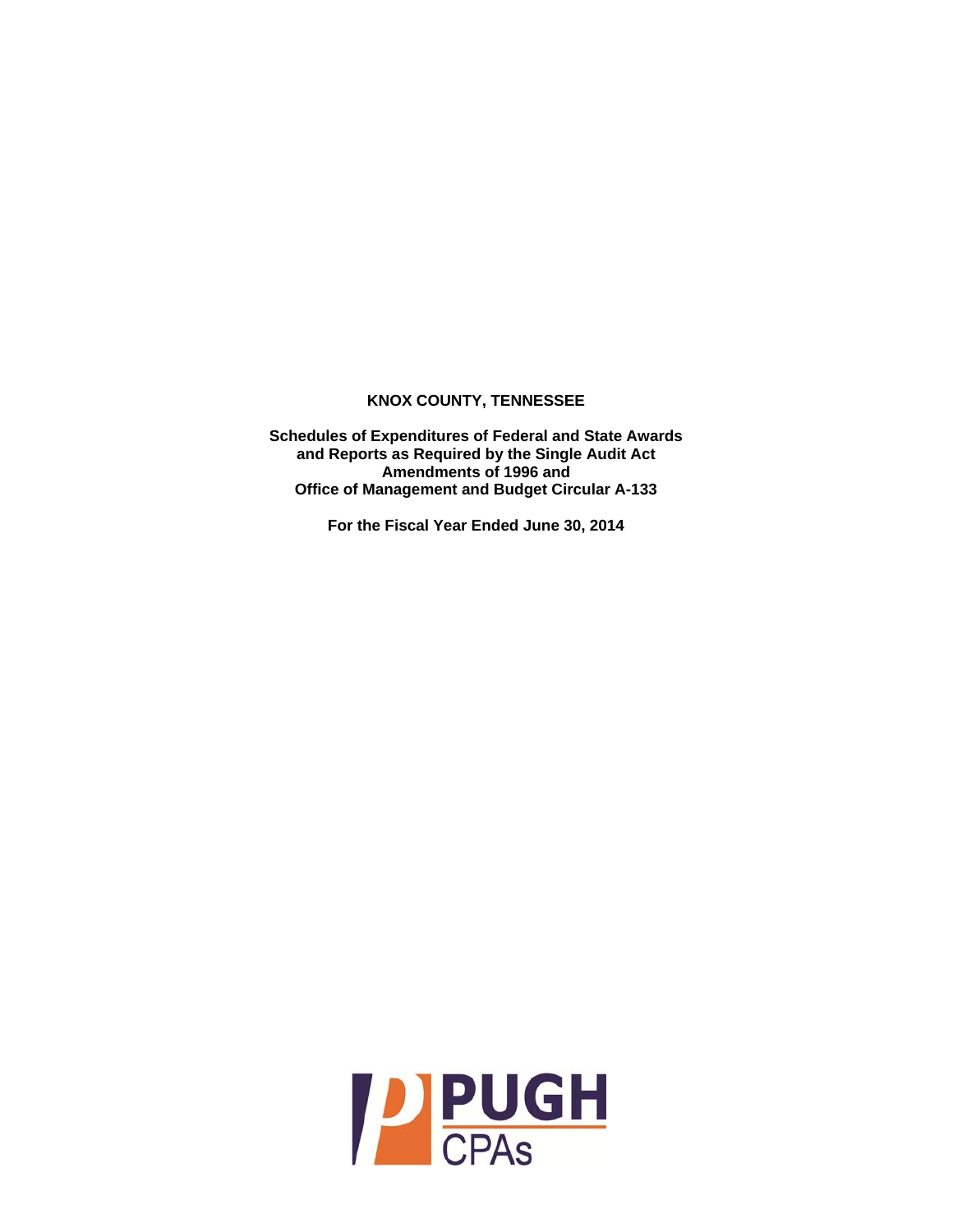## **Schedules of Expenditures of Federal and State Awards and Reports as Required by the Single Audit Act Amendments of 1996 and Office of Management and Budget Circular A-133**

# **TABLE OF CONTENTS**

Page

|                                                                                                                                                                      | Number |
|----------------------------------------------------------------------------------------------------------------------------------------------------------------------|--------|
| Independent Auditor's Report on Internal Control Over Financial Reporting and on<br>Compliance and Other Matters Based on an Audit of Financial Statements Performed |        |
| Independent Auditor's Report on Compliance for Each Major Federal Program;<br>Report on Internal Control Over Compliance; and Report on Schedule of Expenditures     |        |
|                                                                                                                                                                      |        |
|                                                                                                                                                                      |        |
| Notes to Schedules of Expenditures of Federal and State Awards for the Year Ended June 30, 2014  14-15                                                               |        |
|                                                                                                                                                                      |        |
|                                                                                                                                                                      |        |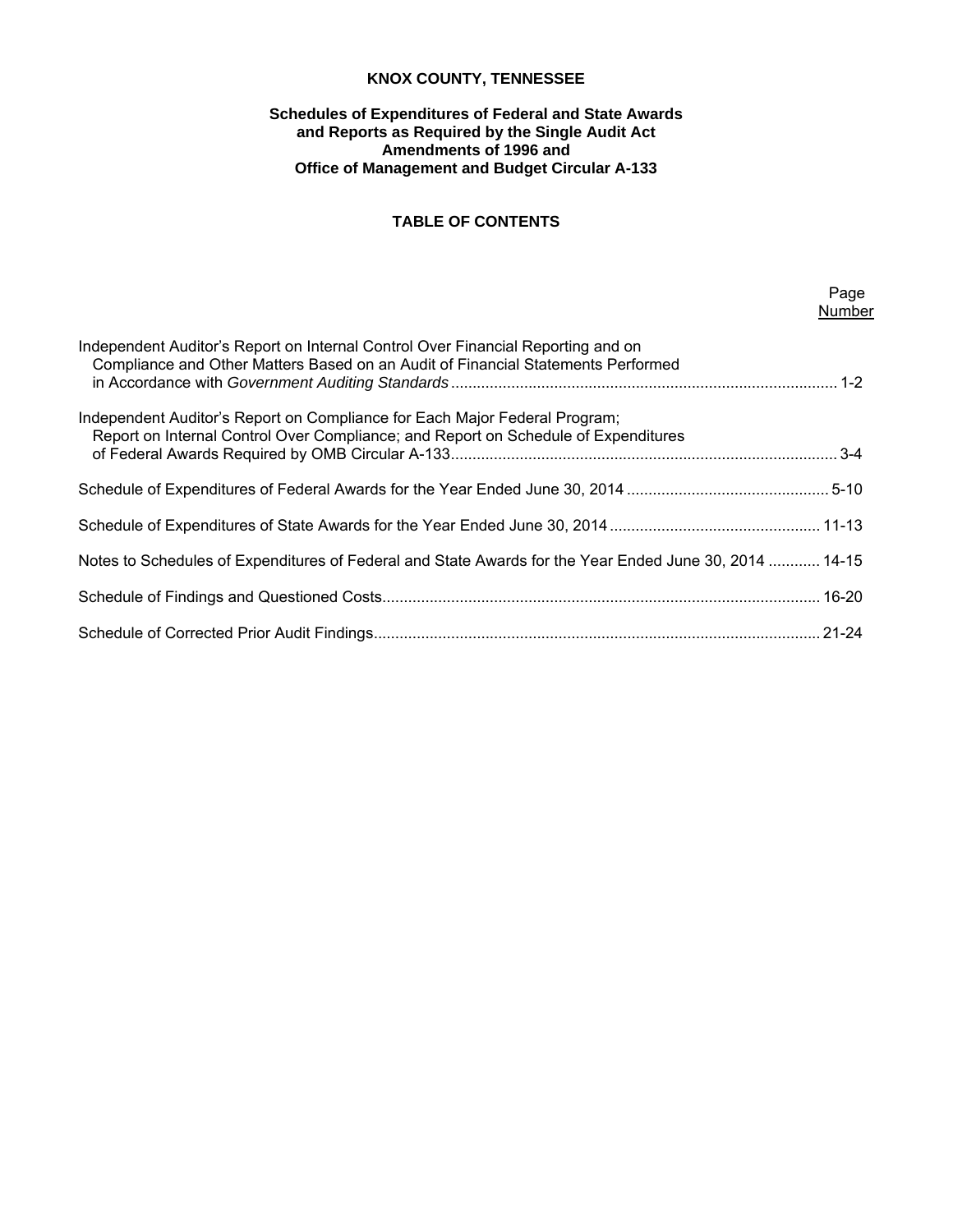

PUGH & COMPANY, P.C. www.pughcpas.com

### INDEPENDENT AUDITOR'S REPORT ON INTERNAL CONTROL OVER FINANCIAL REPORTING AND ON COMPLIANCE AND OTHER MATTERS BASED ON AN AUDIT OF FINANCIAL STATEMENTS PERFORMED IN ACCORDANCE WITH *GOVERNMENT AUDITING STANDARDS*

Honorable Mayor and County Commissioners of Knox County, Tennessee Knoxville, Tennessee

We have audited, in accordance with the auditing standards generally accepted in the United States of America and the standards applicable to financial audits contained in *Government Auditing Standards* issued by the Comptroller General of the United States, the financial statements of the governmental activities, the business-type activities, the discretely presented component units, each major fund, budgetary comparison statement of the general fund, fiduciary fund types and the aggregate remaining fund information of Knox County, Tennessee (the "County") as of and for the year ended June 30, 2014, and the related notes to the financial statements, which collectively comprise the County's basic financial statements, and have issued our report thereon dated December 29, 2014. Our report includes a reference to other auditors who audited the financial statements of The Development Corporation of Knox County ("TDC"), a discretely presented component unit reported in the financial statements of the County, and the Great Schools Partnership Charitable Trust (the "Partnership"), a discretely presented component unit, reported in the financial statements of the Knox County Board of Education (the "BOE"). This report does not include the results of the other auditors' testing of internal control over financial reporting or compliance and other matters that are reported on separately by those auditors. The financial statements of the Partnership were not audited in accordance with *Government Auditing Standards*.

## **Internal Control Over Financial Reporting**

In planning and performing our audit of the financial statements, we considered the County's internal control over financial reporting (internal control) to determine the audit procedures that are appropriate in the circumstances for the purpose of expressing our opinions on the financial statements, but not for the purpose of expressing an opinion on the effectiveness of the County's internal control. Accordingly, we do not express an opinion on the effectiveness of the County's internal control.

Our consideration of internal control was for the limited purpose described in the preceding paragraph and was not designed to identify all deficiencies in internal control that might be material weaknesses or significant deficiencies and therefore, material weaknesses or significant deficiencies may exist that were not identified. However, as described in the accompanying Schedule of Findings and Questioned Costs we identified certain deficiencies in internal control that we consider to be material weaknesses and significant deficiencies.







**TSCPA Members of the Tennessee Society Of Certified Public Accountants**

1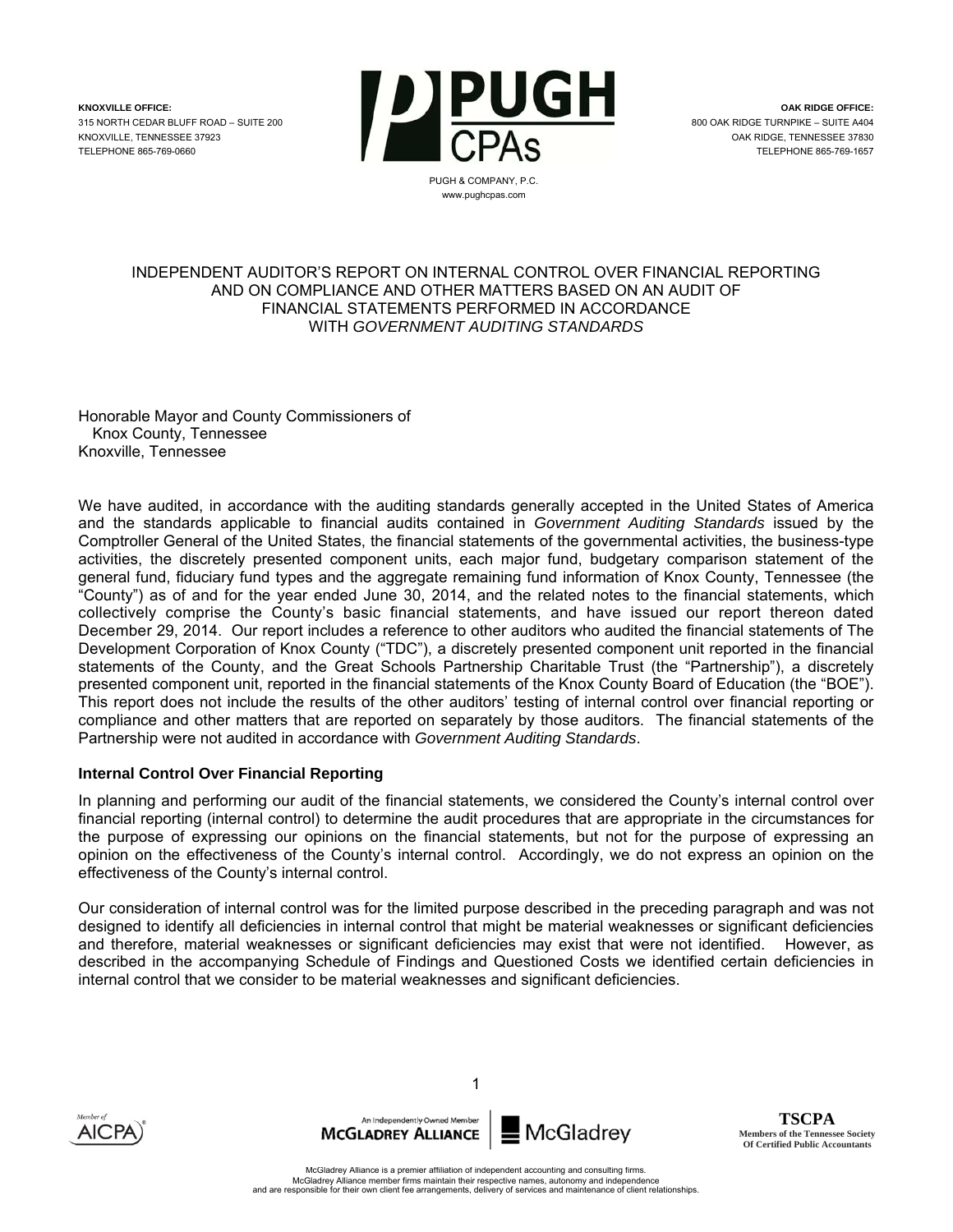A deficiency in internal control exists when the design or operation of a control does not allow management or employees, in the normal course of performing their assigned functions, to prevent, or detect and correct, misstatements on a timely basis. A material weakness is a deficiency, or a combination of deficiencies, in internal control such that there is a reasonable possibility that a material misstatement of the County's financial statements will not be prevented, or detected and corrected on a timely basis. We consider the deficiency described in the accompanying Schedule of Findings and Questioned Costs referenced as item 2014-002 to be a material weakness.

A significant deficiency is a deficiency, or combination of deficiencies, in internal control that is less severe than a material weakness, yet important enough to merit attention by those charged with governance. We consider the deficiencies described in the accompanying Schedule of Findings and Questioned Costs referenced as items 2014-001, 2014-003 and 2014-004 to be significant deficiencies.

## **Compliance and Other Matters**

As part of obtaining reasonable assurance about whether the County's financial statements are free from material misstatement, we performed tests of its compliance with certain provisions of laws, regulations, contracts, and grant agreements, noncompliance with which could have a direct and material effect on the determination of financial statement amounts. However, providing an opinion on compliance with those provisions was not an objective of our audit, and accordingly, we do not express such an opinion. The results of our tests disclosed an instance of noncompliance or other matter that is required to be reported under *Government Auditing Standards* and which is referenced as 2014-004 in the accompanying Schedule of Findings and Questioned Costs.

## **Knox County, Tennessee's Response to Findings**

The County's responses to the findings identified in our audit are described in the accompanying Schedule of Findings and Questioned Costs. The County's responses were not subjected to the auditing procedures applied in the audit of the financial statements and, accordingly, we express no opinion on them.

## **Purpose of this Report**

The purpose of this report is solely to describe the scope of our testing of internal control and compliance and the result of that testing, and not to provide an opinion on the effectiveness of the County's internal control or on compliance. This report is an integral part of an audit performed in accordance with *Government Auditing Standards* in considering the County's internal control and compliance. Accordingly, this communication is not suitable for any other purpose.

 *Pugh* &*Company, P.C.*

 Certified Public Accountants Knoxville, Tennessee December 29, 2014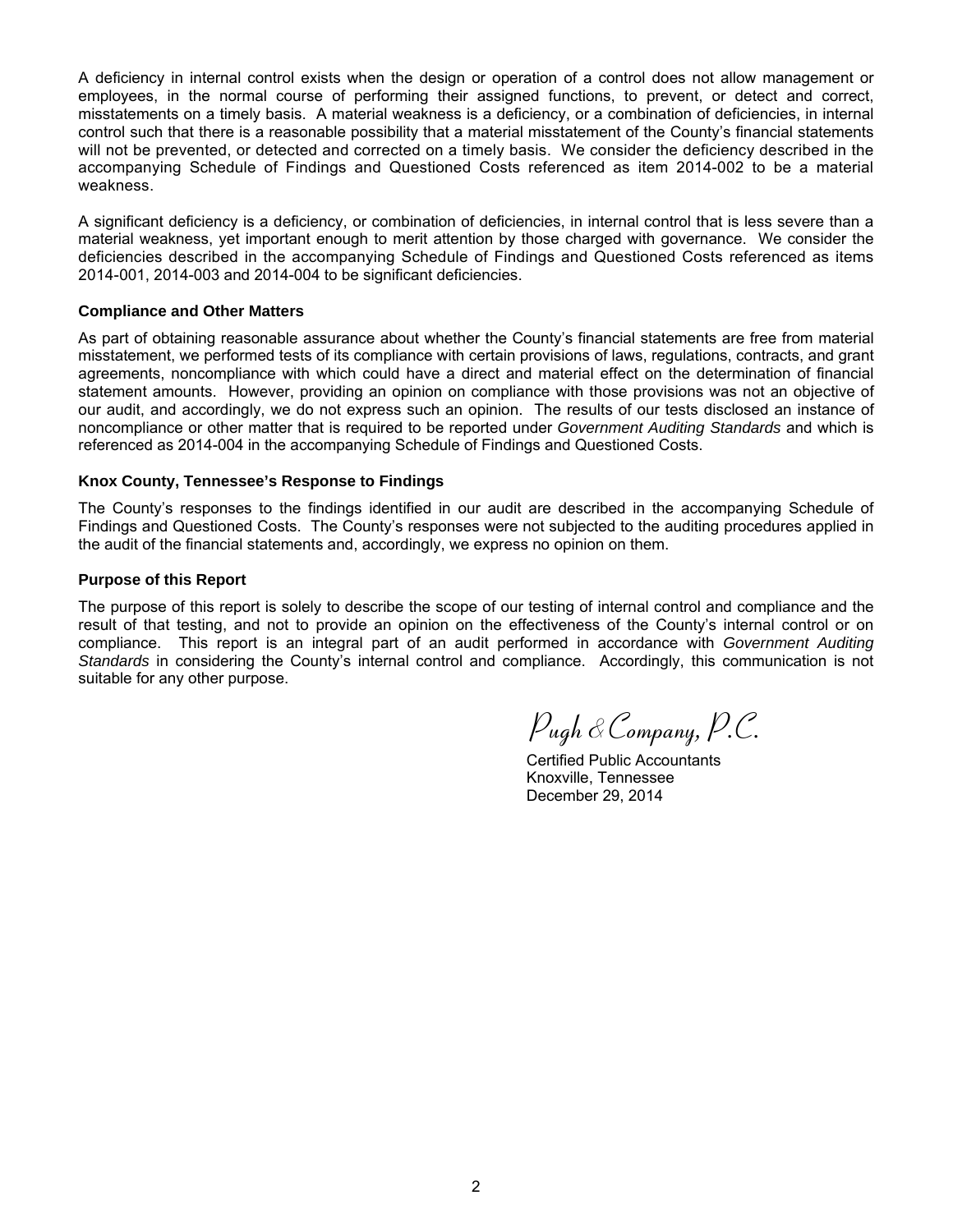

www.pughcpas.com

INDEPENDENT AUDITOR'S REPORT ON COMPLIANCE FOR EACH MAJOR FEDERAL PROGRAM; REPORT ON INTERNAL CONTROL OVER COMPLIANCE;

AND REPORT ON SCHEDULE OF EXPENDITURES OF FEDERAL AWARDS REQUIRED BY OMB CIRCULAR A-133

Honorable Mayor and County Commissioners of Knox County, Tennessee Knoxville, Tennessee

## **Report on Compliance for Each Major Federal Program**

We have audited Knox County, Tennessee's (the "County") compliance with the types of compliance requirements described in the OMB Circular A-133 Compliance Supplement that could have a direct and material effect on each of the County's major federal programs for the year ended June 30, 2014. The County's major federal programs are identified in the summary of auditor's results section of the accompanying schedule of findings and questioned costs.

The County's basic financial statements include the operations of The Development Corporation of Knox County (the "TDC"), a discretely presented component unit, reported in the financial statements of the County, and the Great Schools Partnership Charitable Trust (the "Partnership"), a discretely presented component unit, reported in the financial statements of the Knox County Board of Education (the "BOE"). According to the other auditor's reports, TDC and the Partnership did not receive any federal awards for the year ended June 30, 2014.

## **Management's Responsibility**

Management is responsible for compliance with the requirements of laws, regulations, contracts, and grants applicable to its federal programs.

## **Auditor's Responsibility**

Our responsibility is to express an opinion on compliance for each of the County's major federal programs based on our audit of the types of compliance requirements referred to above. We conducted our audit of compliance in accordance with auditing standards generally accepted in the United States of America; the standards applicable to financial audits contained in *Government Auditing Standards*, issued by the Comptroller General of the United States; and OMB Circular A-133, Audits of States, Local Governments, and Non-Profit Organizations. Those standards and OMB Circular A-133 require that we plan and perform the audit to obtain reasonable assurance about whether noncompliance with the types of compliance requirements referred to above that could have a direct and material effect on a major federal program occurred. An audit includes examining, on a test basis, evidence about the County's compliance with those requirements and performing such other procedures as we considered necessary in the circumstances.

We believe that our audit provides a reasonable basis for our opinion on compliance for each major federal program. However, our audit does not provide a legal determination of the County's compliance.

3







**TSCPA Members of the Tennessee Society Of Certified Public Accountants**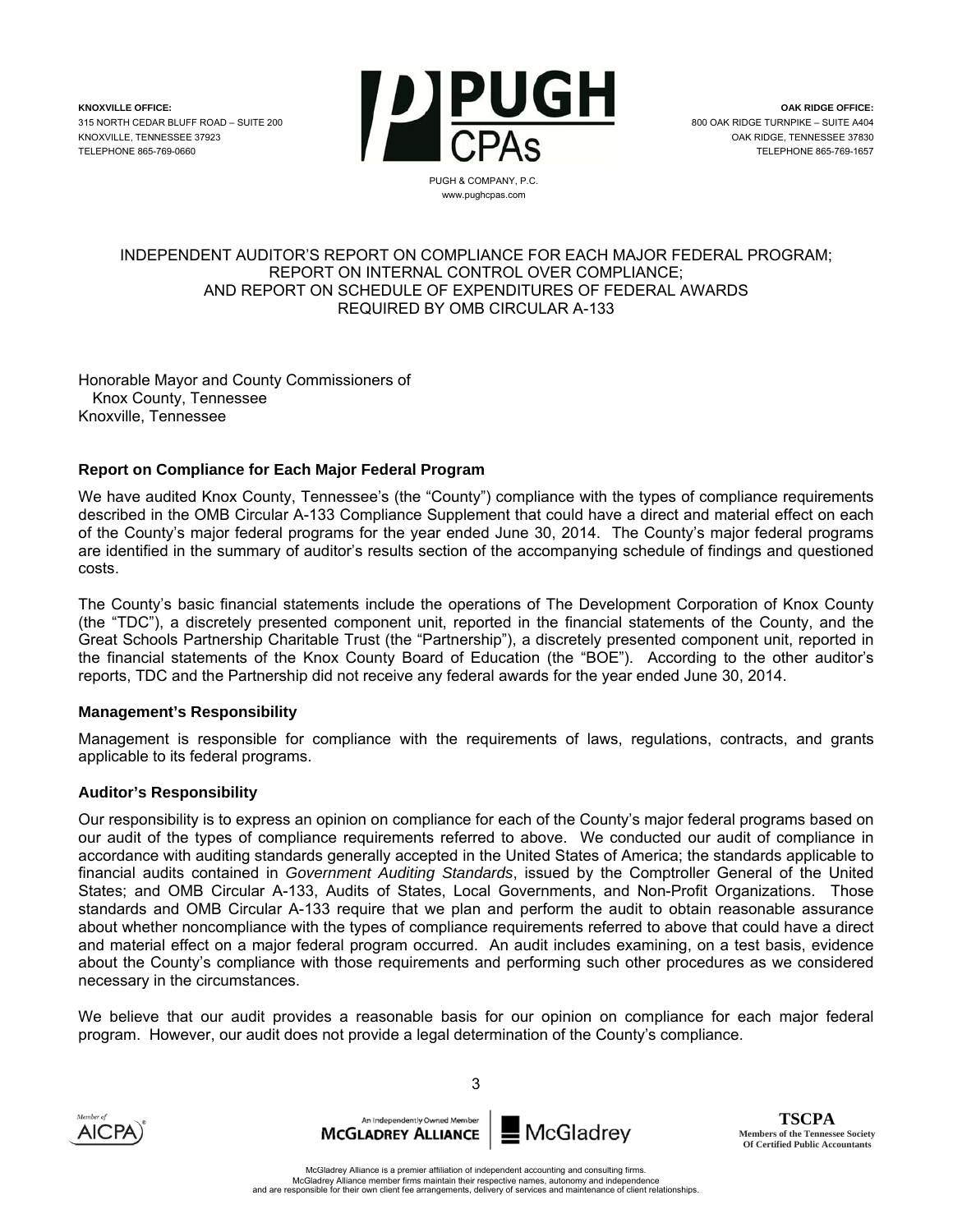### **Opinion on Each Major Federal Program**

In our opinion, the County complied, in all material respects, with the types of compliance requirements referred to above that could have a direct and material effect on each of its major federal programs for the year ended June 30, 2014.

### **Report on Internal Control Over Compliance**

Management of the County is responsible for establishing and maintaining effective internal control over compliance with the types of compliance requirements referred to above. In planning and performing our audit of compliance, we considered the County's internal control over compliance with the types of requirements that could have a direct and material effect on each major federal program to determine the auditing procedures that are appropriate in the circumstances for the purpose of expressing an opinion on compliance for each major federal program and to test and report on internal control over compliance in accordance with OMB Circular A-133, but not for the purpose of expressing an opinion on the effectiveness of internal control over compliance. Accordingly, we do not express an opinion on the effectiveness of the County's internal control over compliance.

A deficiency in internal control over compliance exists when the design or operation of a control over compliance does not allow management or employees, in the normal course of performing their assigned functions, to prevent, or detect and correct, noncompliance with a type of compliance requirement of a federal program on a timely basis. A material weakness in internal control over compliance is a deficiency, or combination of deficiencies, in internal control over compliance, such that there is a reasonable possibility that material noncompliance with a type of compliance requirement of a federal program will not be prevented, or detected and corrected, on a timely basis. A significant deficiency in internal control over compliance is a deficiency, or a combination of deficiencies, in internal control over compliance with a type of compliance requirement of a federal program that is less severe than a material weakness in internal control over compliance, yet important enough to merit attention by those charged with governance.

Our consideration of internal control over compliance was for the limited purpose described in the first paragraph of this section and was not designed to identify all deficiencies in internal control over compliance that might be material weaknesses or significant deficiencies. We did not identify any deficiencies in internal control over compliance that we consider to be material weaknesses. However, material weaknesses may exist that have not been identified.

The purpose of this report on internal control over compliance is solely to describe the scope of our testing of internal control over compliance and the results of that testing based on the requirements of OMB Circular A-133. Accordingly, this report is not suitable for any other purpose.

## **Report on Schedules of Expenditures of Federal and State Awards Required by OMB Circular A-133**

We have audited the financial statements the County as of and for the year ended June 30, 2014, and have issued our report thereon dated December 29, 2014 which contained an unmodified opinion on those financial statements. Our audit was conducted for the purpose of forming an opinion on the financial statements as a whole. The accompanying schedules of expenditures of federal and state awards are presented for purposes of additional analysis as required by OMB Circular A-133 and the Tennessee Comptroller of the Treasury and are not a required part of the financial statements. Such information is the responsibility of management and was derived from and relates directly to the underlying accounting and other records used to prepare the financial statements. The information has been subjected to the auditing procedures applied in the audit of the financial statements and certain additional procedures, including comparing and reconciling such information directly to the underlying accounting and other records used to prepare the financial statements or to the financial statements themselves, and other additional procedures in accordance with auditing standards generally accepted in the United States of America. In our opinion, the schedules of expenditures of federal and state awards are fairly stated in all material respects in relation to the financial statements as a whole.

 *Pugh* &*Company, P.C.*

Certified Public Accountants Knoxville, Tennessee December 29, 2014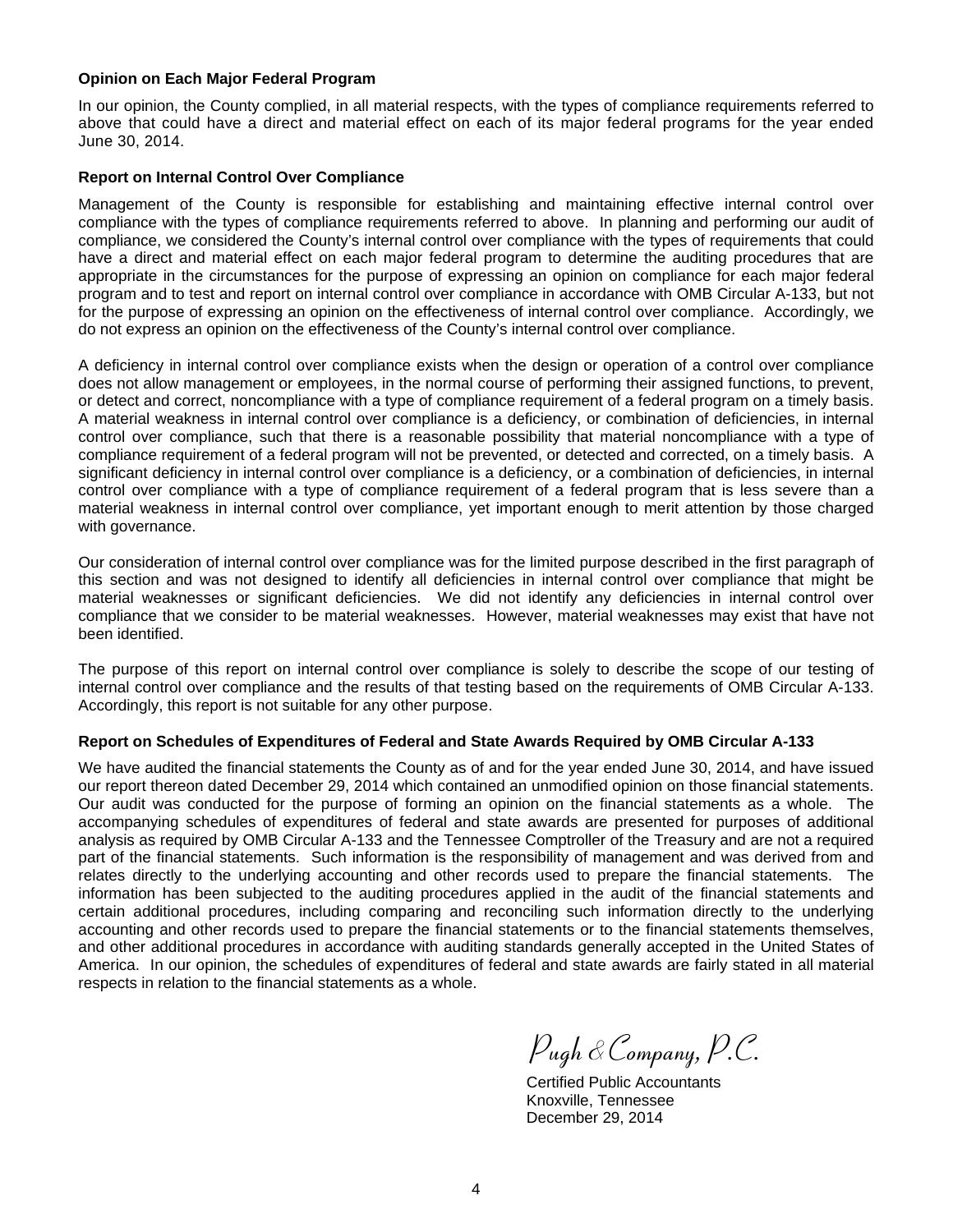### **SCHEDULE OF EXPENDITURES OF FEDERAL AWARDS**

| <b>Federal Grantor/Pass-through</b><br><b>Grantor/Program or Cluster Title</b> | Federal<br><b>CFDA</b><br><b>Number</b> | <b>Grant/Pass-Through</b><br><b>Entity Identifying</b><br><b>Number</b> | Federal<br><b>Expenditures</b> |
|--------------------------------------------------------------------------------|-----------------------------------------|-------------------------------------------------------------------------|--------------------------------|
| Knox County, Tennessee (Primary Government):                                   |                                         |                                                                         |                                |
| U.S. Department of Agriculture:                                                |                                         |                                                                         |                                |
| Passed through Tennessee Department of Health:                                 |                                         |                                                                         |                                |
| Special Supplemental Nutrition for Women, Infants and Children Program:        |                                         |                                                                         |                                |
| Women, Infants, and Children (WIC)                                             | 10.557                                  | GG-14-38976-00                                                          | \$<br>1,333,364                |
| Women, Infants, and Children (WIC)                                             | 10.557                                  | GG-13-33694-00                                                          | 400,163                        |
| Total U.S. Department of Agriculture                                           |                                         |                                                                         | 1,733,527                      |
| U.S. Department of Housing and Urban Development Direct Programs:              |                                         |                                                                         |                                |
| <b>Community Development Block Grant</b>                                       | 14.218                                  | B-12-UC-47-0001                                                         | 718,274                        |
| Community Development Block Grant                                              | 14.218                                  | B-13-UC-47-0001                                                         | 351,867                        |
| Total CDBG - Entitlement Grants Cluster                                        |                                         |                                                                         | 1,070,141                      |
| HOME Investment Partnerships Programs                                          | 14.239                                  | M-13-UC-47-0204                                                         | 29,212                         |
| <b>HOME</b> Investment Partnerships Programs                                   | 14.239                                  | M-12-UC-47-0204                                                         | 90,487                         |
| HOME Investment Partnerships Programs                                          | 14.239                                  | M-11-UC-47-0204                                                         | 87,626                         |
| <b>HOME</b> Investment Partnerships Programs                                   | 14.239                                  | M-10-UC-47-0204                                                         | 65,029                         |
| <b>HOME</b> Investment Partnerships Programs                                   | 14.239                                  | M-09-UC-47-0204                                                         | 248                            |
| <b>Total HOME Investment Partnerships Programs</b>                             |                                         |                                                                         | 272,602                        |
| Total U.S. Department of Housing and Urban Development                         |                                         |                                                                         | 1,342,743                      |
| U.S. Department of Justice:                                                    |                                         |                                                                         |                                |
| U.S. Department of Justice Direct Programs:                                    |                                         |                                                                         |                                |
| Edward Byrne Memorial Justice Assistance Grant Program:                        |                                         |                                                                         |                                |
| Edward Byrne Memorial Justice Assistance Grant                                 | 16.738                                  | 2012-DJ-BX-0080                                                         | 20,827                         |
| Edward Byrne Memorial Justice Assistance Grant                                 | 16.738                                  | 2011-DJ-BX-3451                                                         | 56,887                         |
| Edward Byrne Memorial Justice Assistance Grant                                 | 16.738                                  | 2009-DJ-BX-1324                                                         | 31,900                         |
| Total Edward Byrne Memorial Justice Assistance Grants                          |                                         |                                                                         | 109,614                        |
| Public Safety Partnership and Community Policing Grant Program:                |                                         |                                                                         |                                |
| Organized Crime Drug Enforcement Task Forces                                   | 16.710                                  | <b>SE-TNE-193</b>                                                       | 16.217                         |
| Safe Streets - FBI Overtime Reimbursement                                      | 16.710                                  | 281D-KX-61230                                                           | 23.114                         |
| Safe Streets - FBI Overtime Reimbursement                                      | 16.710                                  | 281D-KX-61230                                                           | 14,914                         |
| Total Public Safety Partnership and Community Policing Grant Program           |                                         |                                                                         | 54,245                         |
| State and Local Anti-Terrorism Training:                                       |                                         |                                                                         |                                |
| Joint Terrorism Task Force FY 12-13                                            | 16.614                                  | 415-KX-68278-MOU-156                                                    | 11,024                         |
| Joint Terrorism Task Force FY 13-14                                            | 16.614                                  | 415-KX-68278-MOU-156                                                    | 7,836                          |
| Total State and Local Anti-Terrorism Training Grant Program                    |                                         |                                                                         | 18,860                         |
| Bureau of Justice Assistance State Criminal Alien Assistance Program           | 16.606                                  | 2013-H2540-TN-AP                                                        | 13,209                         |
| Bureau of Justice Edward Byrne Memorial Competitive Grant Program              | 16.751                                  | 2009-D2-BX-0027                                                         | 59,867                         |
| Total U.S. Department of Justice Direct Programs                               |                                         |                                                                         | 255,795                        |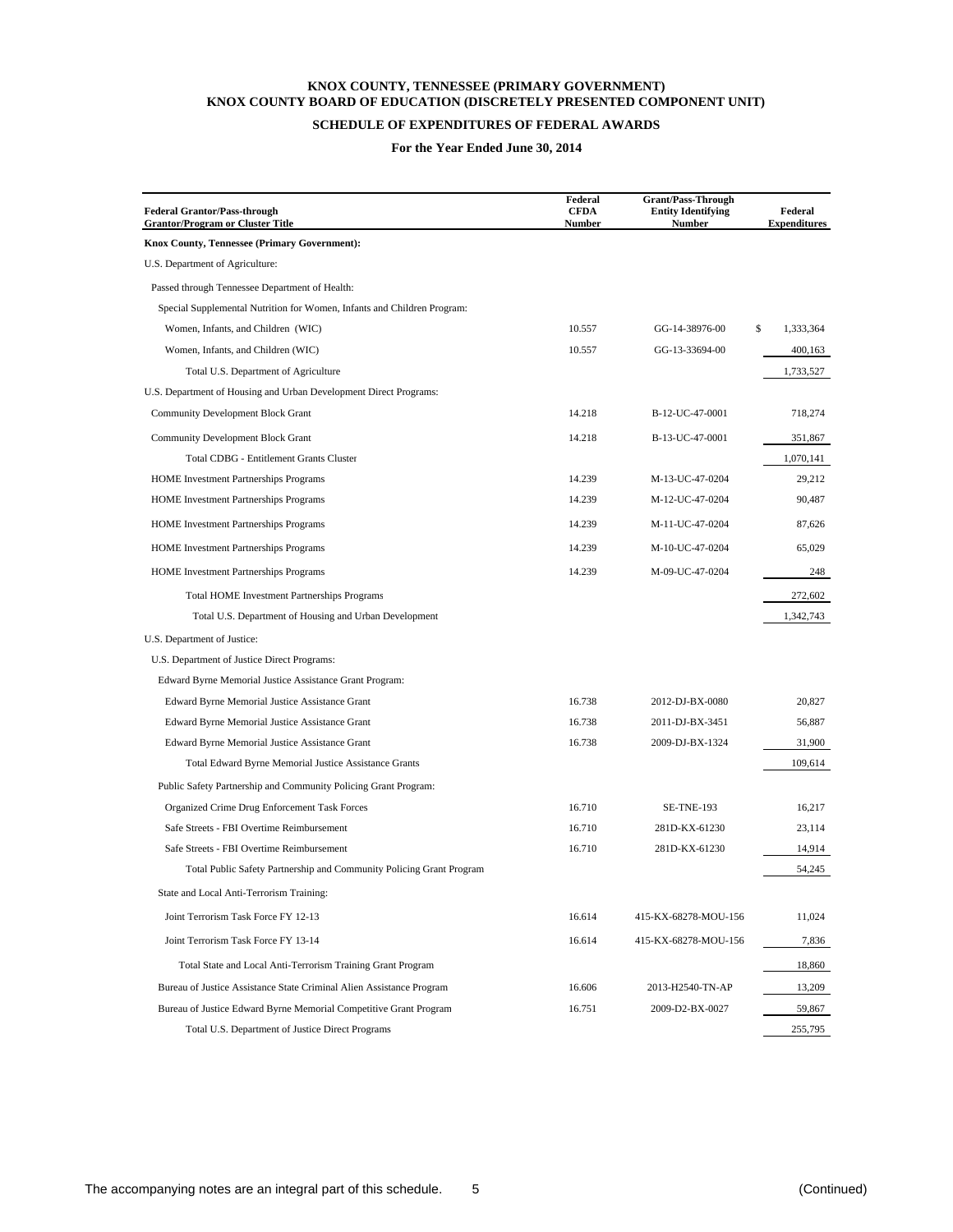### **SCHEDULE OF EXPENDITURES OF FEDERAL AWARDS**

| <b>Federal Grantor/Pass-through</b><br><b>Grantor/Program or Cluster Title</b>              | Federal<br><b>CFDA</b><br><b>Number</b> | <b>Grant/Pass-Through</b><br><b>Entity Identifying</b><br><b>Number</b> | Federal<br><b>Expenditures</b> |
|---------------------------------------------------------------------------------------------|-----------------------------------------|-------------------------------------------------------------------------|--------------------------------|
| Knox County, Tennessee (Primary Government) (Continued):                                    |                                         |                                                                         |                                |
| U.S. Department of Justice (Continued):                                                     |                                         |                                                                         |                                |
| Passed through the Tennessee Department of Children's Services:                             |                                         |                                                                         |                                |
| Juvenile Court Accountability Incentive Grant                                               | 16.523                                  | EDISON 29026                                                            | \$<br>19,047                   |
| Total Passed through the Tennessee Department of Children's Services                        |                                         |                                                                         | 19,047                         |
| Total U.S. Department of Justice                                                            |                                         |                                                                         | 274,842                        |
| U.S. Department of Transportation - National Highway Traffic Safety Administration:         |                                         |                                                                         |                                |
| Passed through Tennessee Department of Transportation:                                      |                                         |                                                                         |                                |
| Alcohol Open Container Requirements                                                         | 20.607                                  | Z-13-GHS170                                                             | 62,185                         |
| Alcohol Open Container Requirements                                                         | 20.607                                  | Z-14-GHS188                                                             | 28,554                         |
| Total U.S. Department of Transportation -<br>National Highway Traffic Safety Administration |                                         |                                                                         | 90,739                         |
| Institute of Museum and Library Services:                                                   |                                         |                                                                         |                                |
| Passed through Tennessee Secretary of State:                                                |                                         |                                                                         |                                |
| National Endowment for the Arts - Festival of Reading                                       | 45.310                                  | 13-5200-7145                                                            | 10,000                         |
| Library Services - Materials for the Disadvantaged                                          | 45.310                                  | EDISON 34320                                                            | 6,400                          |
| Tennessee State Archives Library Technology Assistance Grant                                | 45.310                                  | <b>EDISON 33564</b>                                                     | 8,494                          |
| Total Institute of Museum and Library Services                                              |                                         |                                                                         | 24,894                         |
| Environmental Protection Agency Direct Programs:                                            |                                         |                                                                         |                                |
| Air Pollution Control Program Support:                                                      |                                         |                                                                         |                                |
| Air Pollution Control Section 105                                                           | 66.001                                  | A-00408310-3                                                            | 249,221                        |
| Air Pollution Section 103 Clean Air Monitoring                                              | 66.001                                  | PM-96497608                                                             | 147,883                        |
| Total Air Pollution Control Program Support                                                 |                                         |                                                                         | 397,104                        |
| Passed through Tennessee Department of Agriculture:                                         |                                         |                                                                         |                                |
| Knox County Soil Conservation District Stock Creek Watershed Restoration Project            | 66.460                                  | <b>EDISON 36165</b>                                                     | 50,000                         |
| <b>Total Environmental Protection Agency</b>                                                |                                         |                                                                         | 447,104                        |
| U.S. Election Assistance Commission:                                                        |                                         |                                                                         |                                |
| Passed through Tennessee Secretary of State:                                                |                                         |                                                                         |                                |
| Help America Vote Act Requirements Payments                                                 | 90.401                                  | <b>EDISON 40147</b>                                                     | 95,647                         |
| Total U.S. Election Assistance Commission:                                                  |                                         |                                                                         | 95,647                         |
| U.S. Department of Health and Human Services:                                               |                                         |                                                                         |                                |
| Passed through Tennessee Department of Health:                                              |                                         |                                                                         |                                |
| Centers for Disease Control and Prevention Programs:                                        |                                         |                                                                         |                                |
| Tuberculosis Prevention and Control                                                         | 93.116                                  | GG-14-39111-00                                                          | 123,118                        |
| Immunization Cooperative Agreements Grants Program:                                         |                                         |                                                                         |                                |
| Immunizations and Vaccines for Children Program                                             | 93.268                                  | GG-14-41023-00                                                          | 96,371                         |
| Immunizations and Vaccines for Children Program                                             | 93.268                                  | GG-13-35753-00                                                          | 89,003                         |
| Total Immunization Cooperative Agreements Grants Program                                    |                                         |                                                                         | 185,374                        |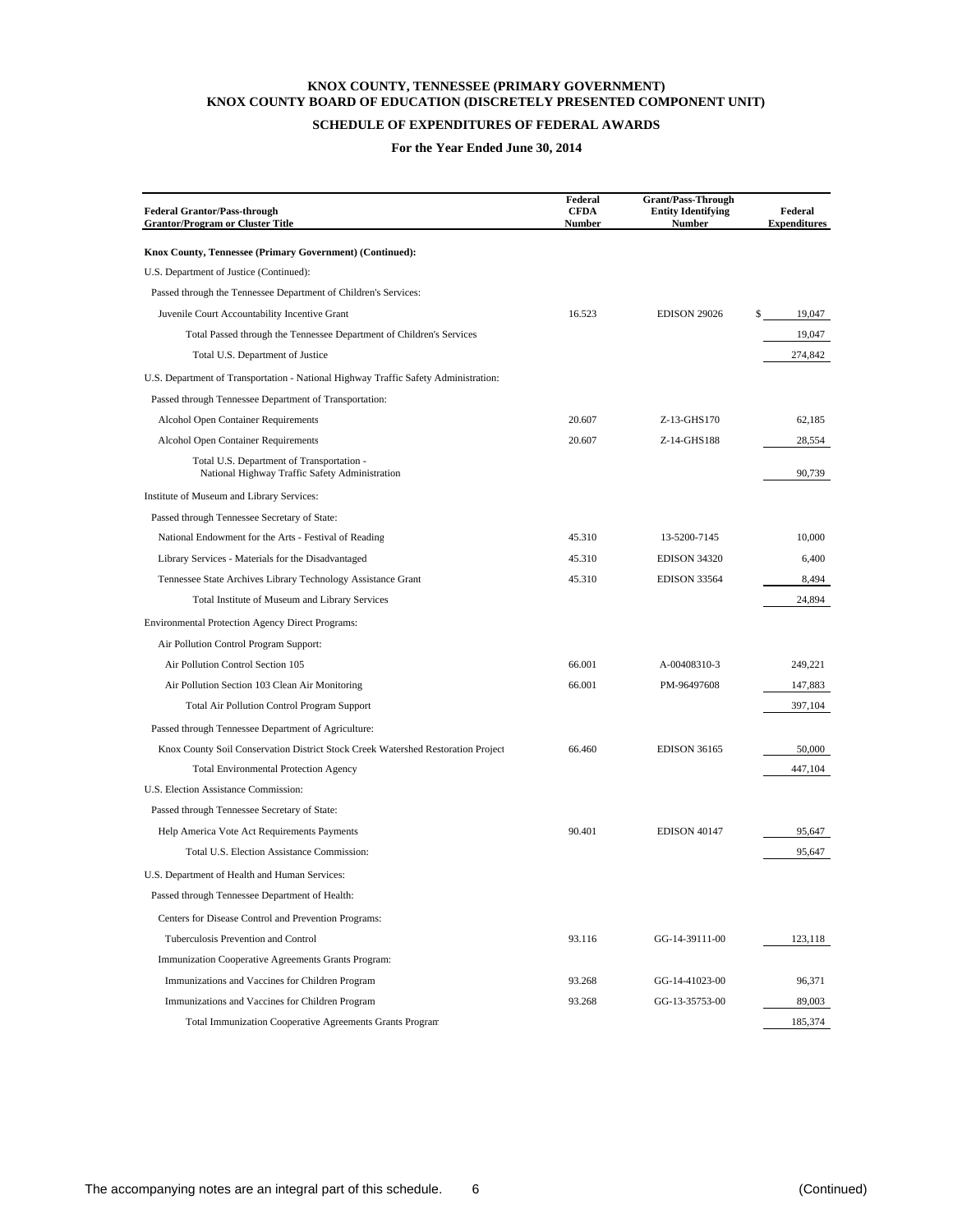### **SCHEDULE OF EXPENDITURES OF FEDERAL AWARDS**

| <b>Federal Grantor/Pass-through</b><br><b>Grantor/Program or Cluster Title</b>      | Federal<br><b>CFDA</b><br><b>Number</b> | <b>Grant/Pass-Through</b><br><b>Entity Identifying</b><br><b>Number</b> | Federal<br><b>Expenditures</b> |
|-------------------------------------------------------------------------------------|-----------------------------------------|-------------------------------------------------------------------------|--------------------------------|
| Knox County, Tennessee (Primary Government) (Continued):                            |                                         |                                                                         |                                |
| U.S. Department of Health and Human Services (Continued):                           |                                         |                                                                         |                                |
| Public Health Emergency Preparedness Aligned Cooperative Agreements:                |                                         |                                                                         |                                |
| Public Health Emergency Preparedness Pandemic                                       | 93.074                                  | GG-14-37323-01                                                          | \$<br>576,846                  |
|                                                                                     |                                         |                                                                         |                                |
| Total Public Health Emergency Preparedness                                          |                                         |                                                                         | 576,846                        |
| Centers for Disease Control and Prevention - Investigations & Technical Assistance: |                                         |                                                                         |                                |
| <b>Tobacco Prevention</b>                                                           | 93.283                                  | GG-15-40936-00                                                          | 10,114                         |
| <b>Tobacco Prevention</b>                                                           | 93.283                                  | GG-13-35226-00                                                          | 26,154                         |
| Total CDC Investigations & Technical Assistance                                     |                                         |                                                                         | 36,268                         |
| Centers for Disease Control and Prevention Programs                                 |                                         |                                                                         |                                |
| HIV Prevention Activities Program:                                                  |                                         |                                                                         |                                |
| <b>HIV</b> Prevention                                                               | 93.940                                  | GG-14-39790-00                                                          | 84,383                         |
| <b>HIV</b> Prevention                                                               | 93.940                                  | GG-13-35174-00                                                          | 84,643                         |
| Total HIV Prevention Activities Program                                             |                                         |                                                                         | 169,026                        |
| Preventive Health Services - Sexually Transmitted Disease Control Grants:           |                                         |                                                                         |                                |
| <b>Infertility Youth Screening Project</b>                                          | 93.977                                  | GG-14-40443-01                                                          | 34,821                         |
| Infertility Youth Screening Project                                                 | 93.977                                  | GG-13-34973-00                                                          | 33,092                         |
| <b>Sexually Transmitted Disease</b>                                                 | 93.977                                  | GG-14-39790-00                                                          | 79,294                         |
| <b>Sexually Transmitted Disease</b>                                                 | 93.977                                  | GG-13-35174-00                                                          | 71,272                         |
| Total Preventive Health Services - STD Control Grants                               |                                         |                                                                         | 218,479                        |
| Injury Prevention and Control Research Programs:                                    |                                         |                                                                         |                                |
| Rape Prevention                                                                     | 93.136                                  | GG-14-41004-00                                                          | 20,111                         |
| Rape Prevention                                                                     | 93.136                                  | GG-13-34767-00                                                          | 8,550                          |
| Total Injury Prevention and Control Research Programs                               |                                         |                                                                         | 28,661                         |
| Assistance Programs for Chronic Disease Prevention and Control                      | 93.945                                  | GG-14-41079-00                                                          | 26,919                         |
| Preventative Health and Health Services Block Grant                                 | 93.991                                  | GG-14-38453-00                                                          | 61,500                         |
| Total Centers for Disease Control and Prevention                                    |                                         |                                                                         | 1,426,191                      |
| Health Resources and Services Administration Programs:                              |                                         |                                                                         |                                |
| HIV Care Formula Grant Program:                                                     |                                         |                                                                         |                                |
| <b>HIV Centers of Excellence</b>                                                    | 93.917                                  | GG-14-40632-00                                                          | 98,714                         |
| <b>HIV Centers of Excellence</b>                                                    | 93.917                                  | GG-13-36377-00                                                          | 291,800                        |
| Total HIV Care Formula Grant Program                                                |                                         |                                                                         | 390,514                        |
| Maternal and Child Health Services Grants:                                          |                                         |                                                                         |                                |
| Breast and Cervical Cancer Early Detection Program                                  | 93.994                                  | GG-14-36951-00                                                          | 67,800                         |
| Children's Special Services                                                         | 93.994                                  | GG-14-35827-00                                                          | 111,750                        |
| <b>Family Planning Services</b>                                                     | 93.994                                  | GG-13-38051-00                                                          | 252,778                        |
| Neonatal Abstinence Syndrome Services                                               | 93.994                                  | GG-14-41325-00                                                          | 6,202                          |
| Total Maternal and Child Health Services Grants                                     |                                         |                                                                         | 438,530                        |
| Total Health Resources and Services Administration Programs                         |                                         |                                                                         | 829,044                        |
| Office of the Secretary:                                                            |                                         |                                                                         |                                |
| Teenage Pregnancy Prevention Program                                                | 93.297                                  | 5TP1AH000008-04-00                                                      | 602,719                        |
| Office of Population Affairs:                                                       |                                         |                                                                         |                                |
| Family Planning Services                                                            | 93.217                                  | GG-13-38051-00                                                          | 281,141                        |
| Total Passed through Tennessee Department of Health                                 |                                         |                                                                         | 3,139,095                      |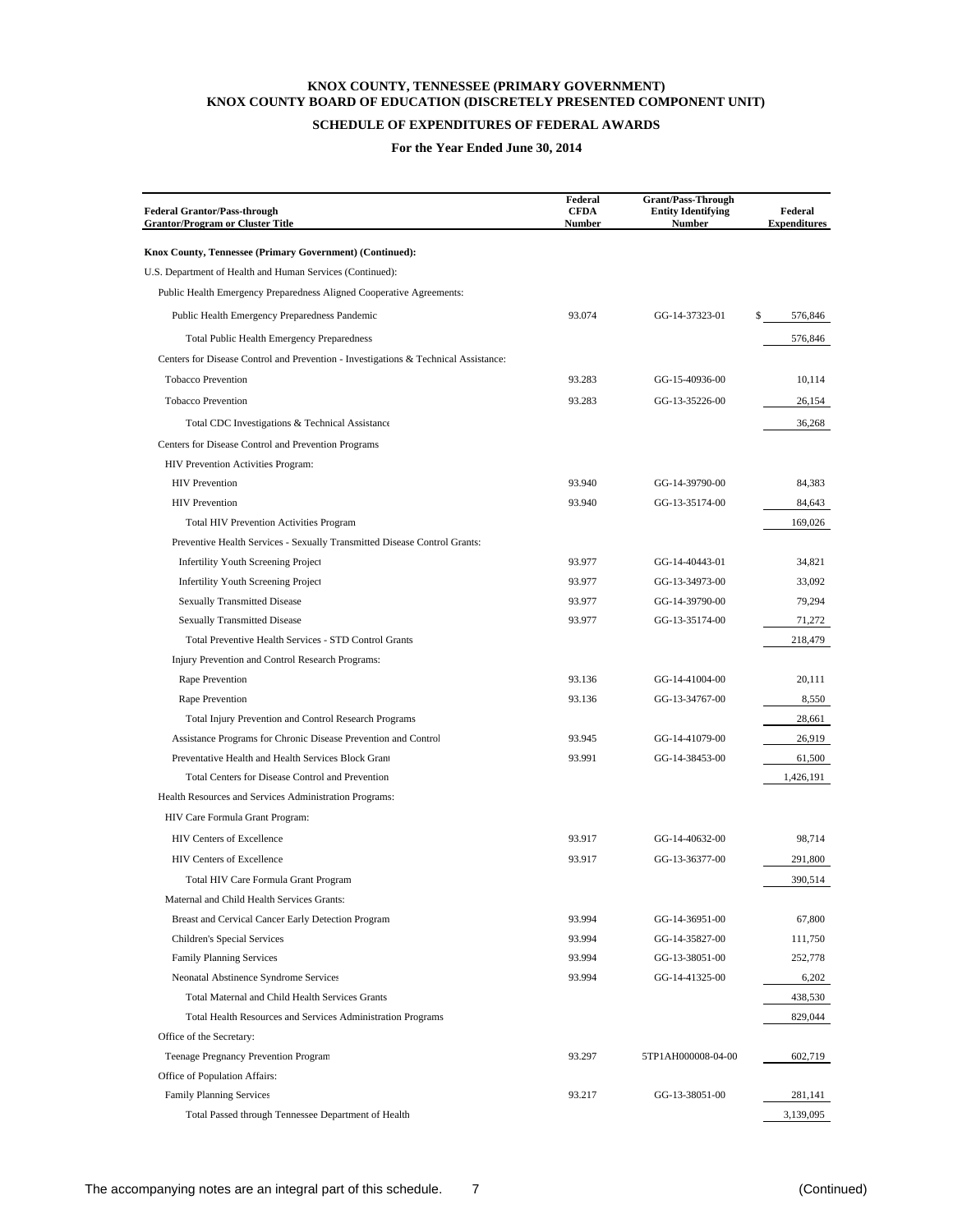### **SCHEDULE OF EXPENDITURES OF FEDERAL AWARDS**

| <b>Federal Grantor/Pass-through</b><br><b>Grantor/Program or Cluster Title</b> | Federal<br><b>CFDA</b><br><b>Number</b> | <b>Grant/Pass-Through</b><br><b>Entity Identifying</b><br><b>Number</b> | Federal<br><b>Expenditures</b> |         |
|--------------------------------------------------------------------------------|-----------------------------------------|-------------------------------------------------------------------------|--------------------------------|---------|
| Knox County, Tennessee (Primary Government) (Continued):                       |                                         |                                                                         |                                |         |
| U.S. Department of Health and Human Services (Continued):                      |                                         |                                                                         |                                |         |
| Office of Administration for Children and Families:                            |                                         |                                                                         |                                |         |
| Passed through Tennessee Department of Human Services:                         |                                         |                                                                         |                                |         |
| Child Support Enforcement:                                                     |                                         |                                                                         |                                |         |
| Child Support Enforcement IV-D                                                 | 93.563                                  | GG-11-32034-04                                                          | \$                             | 198,390 |
| Child Support Enforcement IV-D                                                 | 93.563                                  | GG-11-32079                                                             |                                | 256,863 |
| Total Child Support Enforcement Passed through TN Department of Human Services |                                         |                                                                         |                                | 455,253 |
| Total U.S. Department of Health and Human Services                             |                                         |                                                                         | 3,594,348                      |         |
| U.S. Department of Homeland Security:                                          |                                         |                                                                         |                                |         |
| Passed through Tennessee Emergency Management Agency                           |                                         |                                                                         |                                |         |
| Disaster Grants - Public Assistance                                            | 97.036                                  | FEMA 1974 DR TN                                                         |                                | 95,509  |
| Assistance to Firefighters Grant                                               | 97.044                                  | EMW-2008-FP-01488                                                       |                                | 19,187  |
| Total Passed through Tennessee Emergency Management Agency                     |                                         |                                                                         |                                | 114,696 |
| Passed through Tennessee Department of Military:                               |                                         |                                                                         |                                |         |
| Homeland Security Grant Program:                                               |                                         |                                                                         |                                |         |
| Homeland Security 2011                                                         | 97.067                                  | GG-18000                                                                |                                | 118,550 |
| Homeland Security 2012                                                         | 97.067                                  | GG-11-34400                                                             |                                | 355,433 |
| Homeland Security 2013                                                         | 97.067                                  | <b>EDISON 12689</b>                                                     |                                | 41,571  |
| Total Passed through Tennessee Department of Military:                         |                                         |                                                                         |                                | 515,554 |
| Total U.S. Department of Homeland Security                                     |                                         |                                                                         |                                | 630,250 |
| Executive Office of the President:                                             |                                         |                                                                         |                                |         |
| Passed through Laurel County, Kentucky:                                        |                                         |                                                                         |                                |         |
| High Intensity Drug Trafficking Areas Program                                  | 95.001                                  | G-13-AP0001A                                                            |                                | 33,913  |
| High Intensity Drug Trafficking Areas Program                                  | 95.001                                  | G-14-AP0001A                                                            |                                | 25,444  |
| Total Executive Office of the President                                        |                                         |                                                                         |                                | 59,357  |
| Total Federal Financial Assistance-Knox County Primary Government              |                                         |                                                                         | 8,293,451                      |         |
| Knox County Board of Education (Component Unit):                               |                                         |                                                                         |                                |         |
| U.S. Department of Agriculture :                                               |                                         |                                                                         |                                |         |
| Passed through Tennessee Department of Agriculture                             |                                         |                                                                         |                                |         |
| Food and Nutrition Service:                                                    |                                         |                                                                         |                                |         |
| <b>USDA School Breakfast Program</b>                                           | 10.553                                  | 2014                                                                    | 3,902,730                      |         |
| USDA School Lunch Program - Cash Assistance                                    | 10.555                                  | 2014                                                                    | 11,175,704                     |         |
| USDA School Lunch Program - Non-Cash Assistance                                | 10.555                                  | 2014                                                                    | 1,933,767                      |         |
| Total Food and Nutrition Service                                               |                                         |                                                                         | 17,012,201                     |         |
| Total U.S. Department of Agriculture                                           |                                         |                                                                         | 17,012,201                     |         |
| U.S. Department of Labor:                                                      |                                         |                                                                         |                                |         |
| Passed through Tennessee Department of Labor and Workforce Development:        |                                         |                                                                         |                                |         |
| <b>Employment Training Administration:</b>                                     |                                         |                                                                         |                                |         |
| Incentive Grants - WIA Section 503                                             | 17.267                                  | LW03P111AENCNTV                                                         |                                | 76,711  |
| Total passed through Tennessee Department of Labor and Workforce Development   |                                         |                                                                         |                                | 76,711  |
| Total U.S. Department of Labor                                                 |                                         |                                                                         |                                | 76,711  |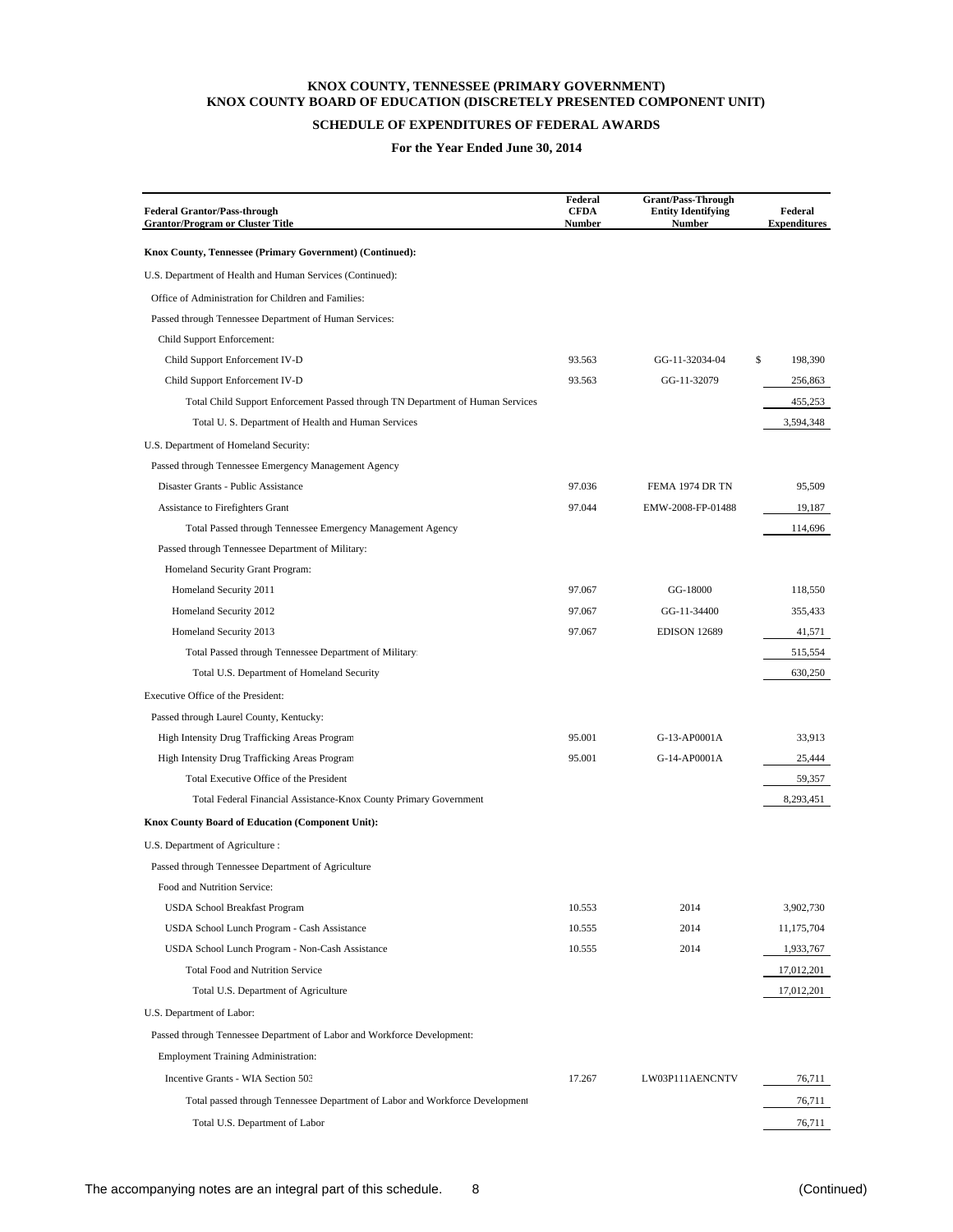### **SCHEDULE OF EXPENDITURES OF FEDERAL AWARDS**

| <b>Federal Grantor/Pass-through</b><br><b>Grantor/Program or Cluster Title</b> | Federal<br><b>CFDA</b><br><b>Number</b> | <b>Grant/Pass-Through</b><br><b>Entity Identifying</b><br><b>Number</b> | Federal<br><b>Expenditures</b> |
|--------------------------------------------------------------------------------|-----------------------------------------|-------------------------------------------------------------------------|--------------------------------|
| Knox County Board of Education (Component Unit) (Continued):                   |                                         |                                                                         |                                |
| U.S. Department of Education:                                                  |                                         |                                                                         |                                |
| Passed through National Institute of Excellence Teaching                       |                                         |                                                                         |                                |
| Office of Innovation and Improvement:                                          |                                         |                                                                         |                                |
| NIET Teacher Incentive Fund                                                    | 84.374A                                 | 2013-2014                                                               | \$<br>3,816,761                |
| NIET Teacher Incentive Fund (Support)                                          | 84.374A                                 | 2013-2014                                                               | 764,798                        |
| Total passed through National Institute of Excellence Teaching                 |                                         |                                                                         | 4,581,559                      |
| Passed through Tennessee Arts Commission:                                      |                                         |                                                                         |                                |
| Office of Innovation and Improvement:                                          |                                         |                                                                         |                                |
| Arts in Education Grant                                                        | 84.351D                                 | 31625-14079                                                             | 173,294                        |
| Total passed through Tennessee Arts Commission                                 |                                         |                                                                         | 173,294                        |
| Passed through Tennessee Department of Labor and Workforce Development         |                                         |                                                                         |                                |
| <b>Adult Education Program:</b>                                                |                                         |                                                                         |                                |
| <b>Adult Basic Education</b>                                                   | 84.002                                  | PO 25531                                                                | 354,932                        |
| English Literacy and Civics - Critical Need                                    | 84.002                                  | LWC47F122ELCV13                                                         | 36,973                         |
| English Literacy and Civics                                                    | 84.002                                  | PO 25702                                                                | 52,908                         |
| Total passed through Tennessee Department of Labor and Workforce Development   |                                         |                                                                         | 444,813                        |
| Passed through Tennessee Department of Education:                              |                                         |                                                                         |                                |
| Title I Program:                                                               |                                         |                                                                         |                                |
| Title I                                                                        | 84.010A                                 | 2013-2014                                                               | 12,408,369                     |
| Title I - Signing/Retention Bonus                                              | 84.010A                                 | 2013-2014                                                               | 2,330                          |
| Total Title I Part A Program:                                                  |                                         |                                                                         | 12,410,699                     |
| Special Education (IDEA) Cluster:                                              |                                         |                                                                         |                                |
| Individuals with Disabilities Education Act Part B                             | 84.027A                                 | 2013-2014                                                               | 11,349,360                     |
| Special Education Lit Coach                                                    | 84.027A                                 | 2013-2014                                                               | 87,273                         |
| Total Individuals with Disabilities Education Act Part B                       |                                         |                                                                         | 11,436,633                     |
| Preschool Program:                                                             |                                         |                                                                         |                                |
| Preschool                                                                      | 84.173A                                 | 2013-2014                                                               | 269,971                        |
| <b>Total Preschool Program</b>                                                 |                                         |                                                                         | 269,971                        |
| Total Special Education (IDEA) Cluster                                         |                                         |                                                                         | 11,706,604                     |
| Career and Technical Education Program:                                        |                                         |                                                                         |                                |
| Career and Technical Education - Carl Perkins                                  | 84.048A                                 | 2013-2014                                                               | 720,586                        |
| Total Career and Technical Education Program                                   |                                         |                                                                         | 720,586                        |
| Education for Homeless Children and Youth Programs:                            |                                         |                                                                         |                                |
| Homeless Education                                                             | 84.196A                                 | 2013-2014                                                               | 273,262                        |
|                                                                                |                                         |                                                                         |                                |
| Total Education for Homeless Children and Youth Programs                       |                                         |                                                                         | 273,262                        |
| English Language Acquisition Grants Program:                                   |                                         |                                                                         |                                |
| Title III                                                                      | 84.365A                                 | 2013-2014                                                               | 252,303                        |
| Title III - Immigrant                                                          | 84.365A                                 | 2013-2014                                                               | 28,096                         |
| Total English Language Acquisition Grants Program                              |                                         |                                                                         | 280,399                        |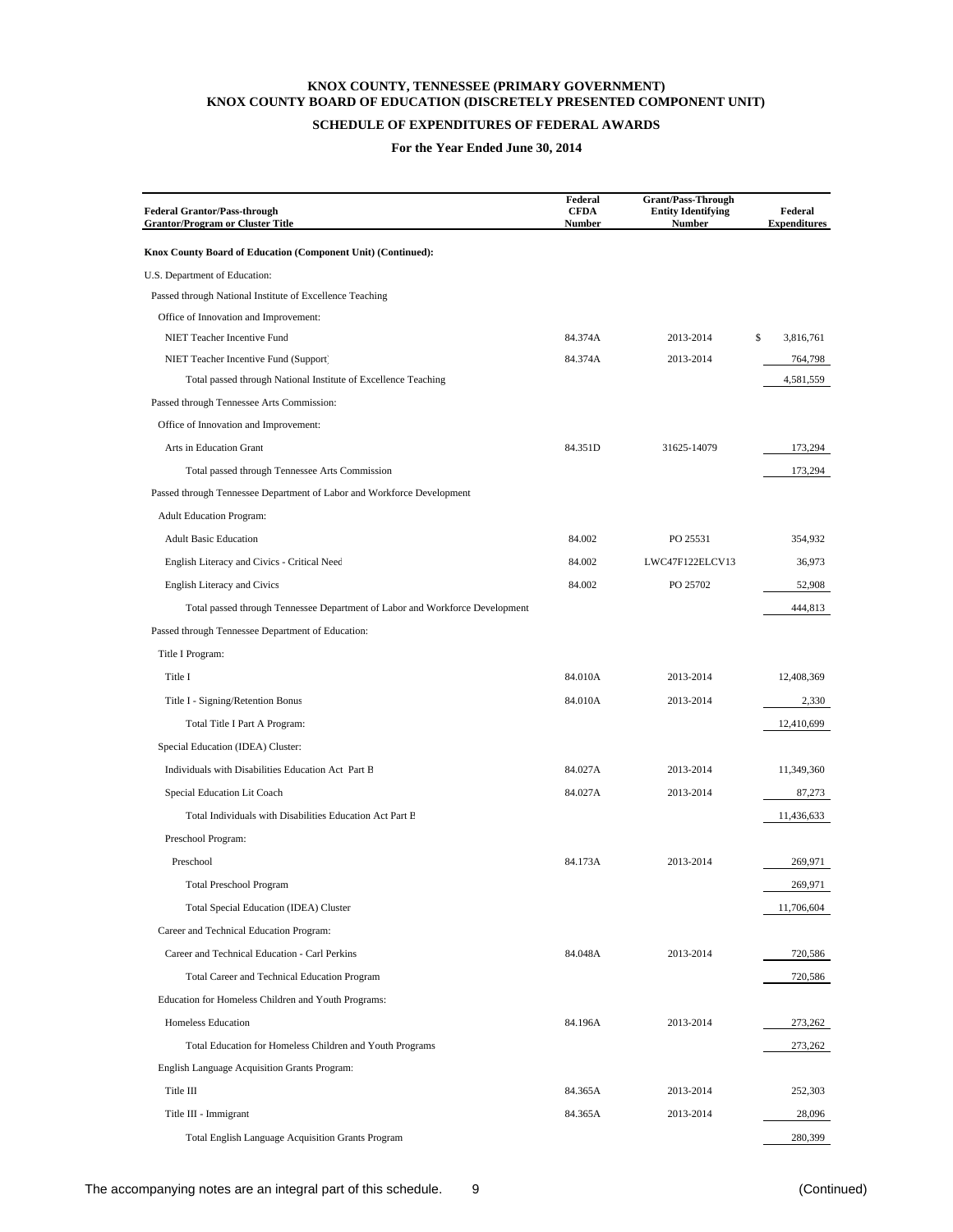#### **SCHEDULE OF EXPENDITURES OF FEDERAL AWARDS**

| <b>Federal Grantor/Pass-through</b><br><b>Grantor/Program or Cluster Title</b>    | Federal<br><b>CFDA</b><br><b>Number</b> | <b>Grant/Pass-Through</b><br><b>Entity Identifying</b><br><b>Number</b> | Federal<br><b>Expenditures</b> |
|-----------------------------------------------------------------------------------|-----------------------------------------|-------------------------------------------------------------------------|--------------------------------|
| Knox County Board of Education (Component Unit) (Continued):                      |                                         |                                                                         |                                |
| U.S. Department of Education (Continued):                                         |                                         |                                                                         |                                |
| 21st Century Community Learning Centers                                           | 84.287C                                 | 2013-2014                                                               | 498,559                        |
| State Teacher Incentive Fund                                                      | 84.374A                                 | 2013-2014                                                               | 814,482                        |
| School Improvement Grants:                                                        |                                         |                                                                         |                                |
| School Improvement Grant                                                          | 84.388A                                 | 2013-2014                                                               | 297,613                        |
| School Improvement Grant - Reallocation                                           | 84.388A                                 | 2013                                                                    | 25,307                         |
| School Improvement Grant Cohort 3 SMG                                             | 84.377A                                 | 2013-2014                                                               | 290,623                        |
| <b>Total School Improvement Grants</b>                                            |                                         |                                                                         | 613,543                        |
| Focus Schools Grants:                                                             |                                         |                                                                         |                                |
| <b>Focus Schools</b>                                                              | 84.010                                  | 2013-2014                                                               | 191,431                        |
| Focus Schools - Carryover                                                         | 84.010                                  | 2013                                                                    | 9,125                          |
| <b>Total Focus Schools</b>                                                        |                                         |                                                                         | 200,556                        |
| Race-to-the-Top Incentive Grants:                                                 |                                         |                                                                         |                                |
| First to the Top                                                                  | 84.395A                                 | 2013-2014                                                               | 2,767,101                      |
| Stem Karst Hub - passed through Battelle                                          | 84.395                                  | 319362                                                                  | 520,551                        |
| <b>RTT Renewal Schools</b>                                                        | 84.395A                                 | 2013-2014                                                               | 282,709                        |
| Race to Top - IAF                                                                 | 84.395                                  | 2013-2014                                                               | 1,474,486                      |
| <b>RTT Reward School</b>                                                          | 84.395                                  | 2013-2014                                                               | 73,141                         |
| Total - Race-to-the-Top Incentive Grants                                          |                                         |                                                                         | 5,117,988                      |
| Improving Teacher Quality Title II - Part A                                       | 84.367A                                 | 2013-2014                                                               | 2,047,009                      |
| Safe and Drug-Free Schools - School Climate Grant                                 | 84.184                                  | 2013-2014                                                               | 355,071                        |
| Total passed through Tennessee Department of Education                            |                                         |                                                                         | 35,038,758                     |
| Passed through Tennessee Department of Human Services:                            |                                         |                                                                         |                                |
| Vocational Rehabilitation Services - Case Manager                                 | 84.126                                  | Z-14-70513-00                                                           | 5,446                          |
| Total passed through Tennessee Department of Human Services                       |                                         |                                                                         | 5,446                          |
| Total U.S. Department of Education                                                |                                         |                                                                         | 40,243,870                     |
| Total Federal Financial Assistance--Knox County Board of Education Component Unit |                                         |                                                                         | 57,332,782                     |
| Total Federal Financial Assistance                                                |                                         |                                                                         | \$<br>65,626,233               |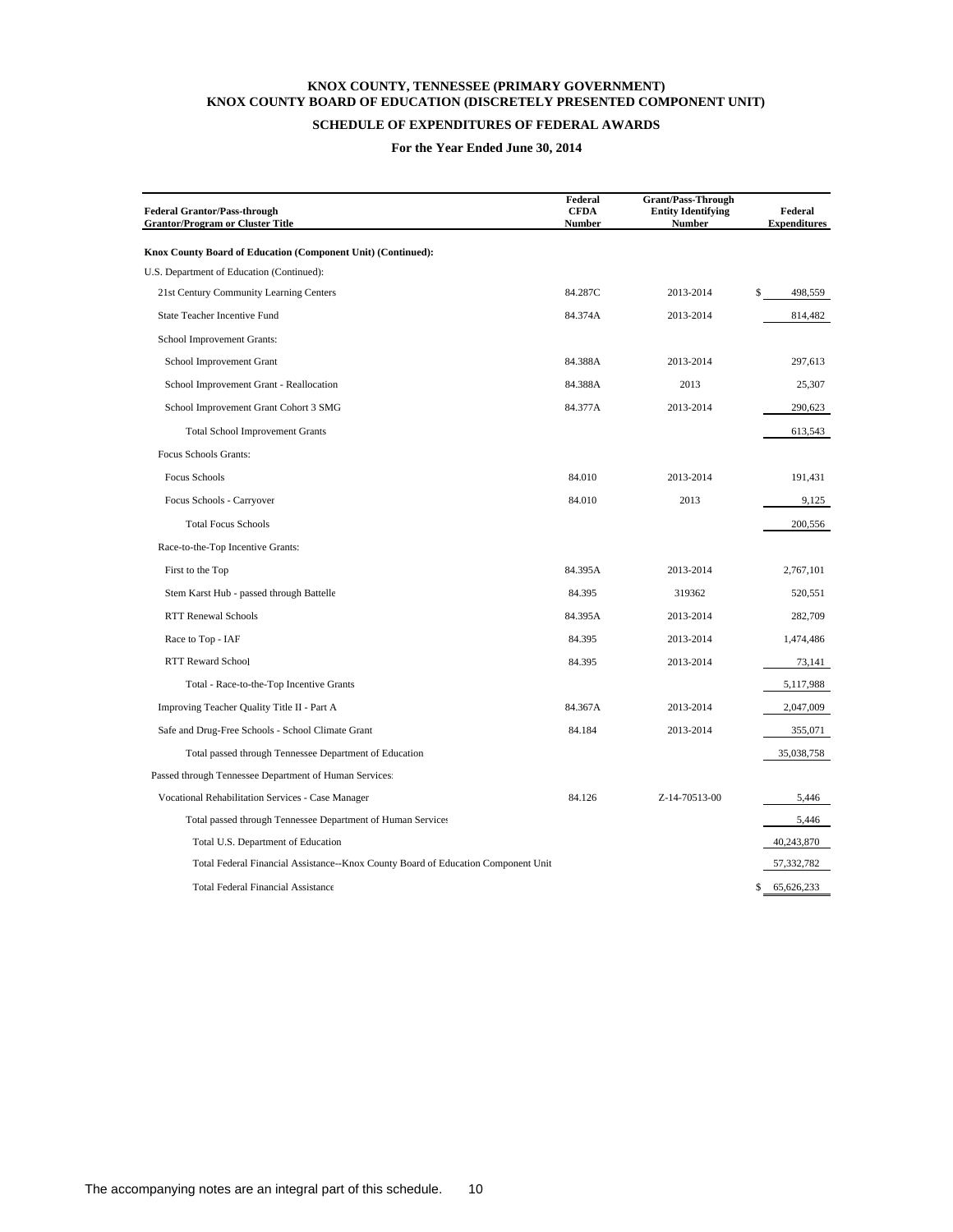#### **KNOX COUNTY, TENNESSEE (PRIMARY GOVERNMENT) KNOX COUNTY BOARD OF EDUCATION (DISCRETELY PRESENTED COMPONENT UNIT)**

## **SCHEDULE OF EXPENDITURES OF STATE AWARDS**

| <b>Program Title</b>                                       | <b>Identifying</b><br><b>Number</b> | <b>State</b><br><b>Expenditures</b> |
|------------------------------------------------------------|-------------------------------------|-------------------------------------|
| Knox County, Tennessee (Primary Government):               |                                     |                                     |
| Tennessee Department of Corrections:                       |                                     |                                     |
| Community Corrections (CAPP)                               | GG-11-32083-04                      | \$<br>664,465                       |
| <b>Total Tennessee Department of Corrections</b>           |                                     | 664,465                             |
| Tennessee Office of Criminal Justice Programs              |                                     |                                     |
| Internet Crimes Against Children Program                   | EDISON ID 26477                     | 4,033                               |
| <b>AFIS Livescan Equipment</b>                             | EDISON ID 39209                     | 33,000                              |
| Total Tennessee Office of Criminal Justice Programs        |                                     | 37,033                              |
| Tennessee Commission on Children and Youth:                |                                     |                                     |
| Children Services - Youth Officer                          | GG-10-29763-00                      | 9,000                               |
| Total Tennessee Commission on Children and Youth           |                                     | 9,000                               |
| Tennessee Secretary of State:                              |                                     |                                     |
| <b>General Library Services</b>                            | <b>EDISON 34320</b>                 | 45,500                              |
| Total Tennessee Secretary of State                         |                                     | 45,500                              |
| Tennessee Department of Environment and Conservation:      |                                     |                                     |
| <b>Waste Tire</b>                                          | <b>EDISON 25703</b>                 | 293,632                             |
| Used Oil                                                   | GG-12-38009                         | 1,000                               |
| TDEC Waste Tire Grant - Site Specific                      | EDISON 35802                        | 109,915                             |
| Clayton Park TDEC LPRF Grant Phase I                       | Grant Contract 33139                | 98,222                              |
| Total Tennessee Department of Environment and Conservation |                                     | 502,769                             |
| U.S. Election Assistance Commission:                       |                                     |                                     |
| Passed through Tennessee Secretary of State:               |                                     |                                     |
| Help America Vote Certification Program                    | <b>EDISON 40147</b>                 | 5,603                               |
| Total U.S. Election Assistance Commission:                 |                                     | 5,603                               |
| Tennessee Department of Health:                            |                                     |                                     |
| <b>Tuberculosis Nursing</b>                                | GG-14-39111-00                      | 401,459                             |
| Immunization                                               | GG-14-41023-00                      | 33,507                              |
| Immunization                                               | GG-13-35753-00                      | 43,317                              |
| <b>Sexual Transmitted Disease</b>                          | GG-14-39790-00                      | 16,827                              |
| <b>Sexual Transmitted Disease</b>                          | GG-13-35174-00                      | 17,632                              |
| <b>Family Planning</b>                                     | GG-13-38051-00                      | 33,356                              |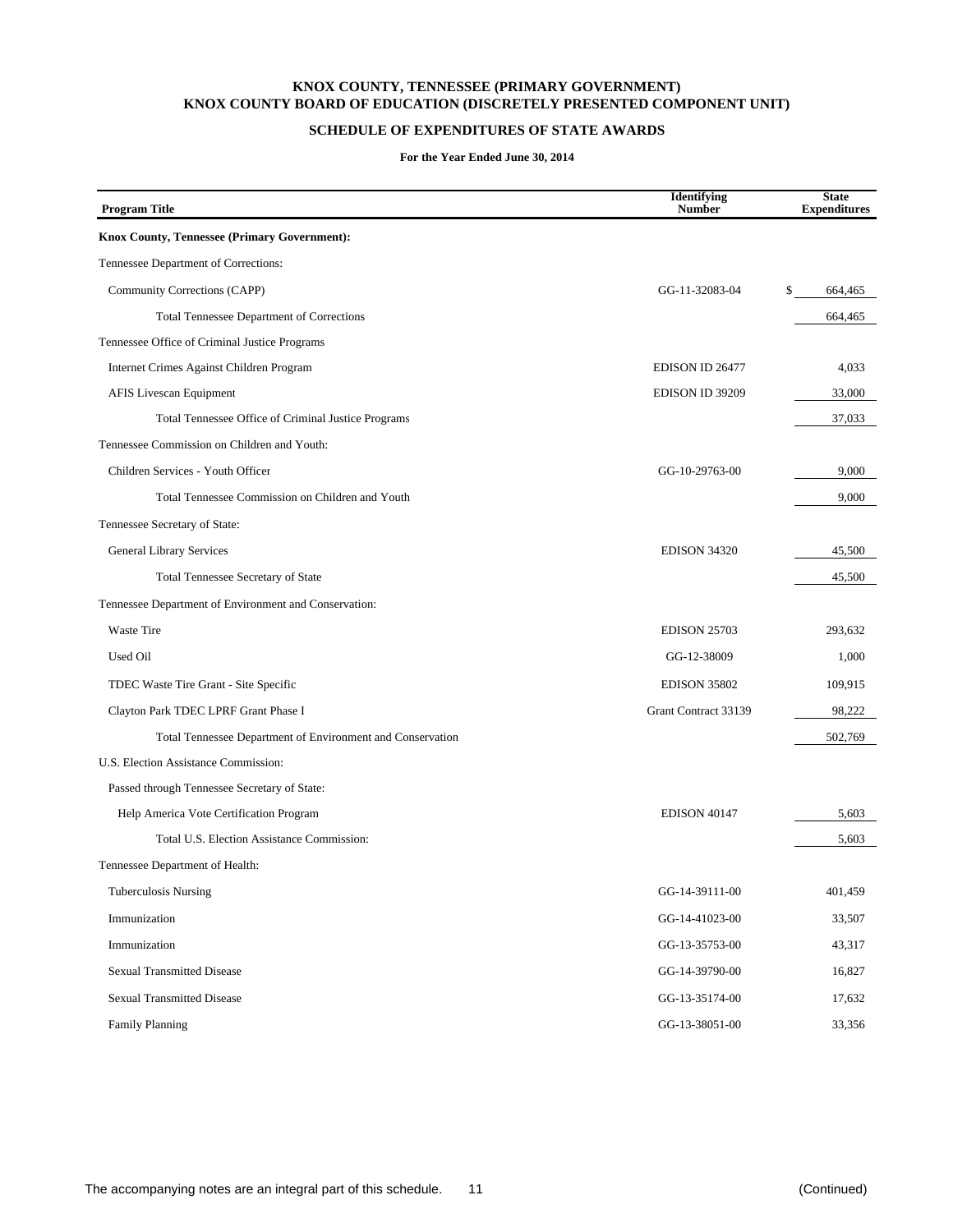## **KNOX COUNTY, TENNESSEE (PRIMARY GOVERNMENT) KNOX COUNTY BOARD OF EDUCATION (DISCRETELY PRESENTED COMPONENT UNIT)**

## **SCHEDULE OF EXPENDITURES OF STATE AWARDS**

| <b>Program Title</b>                                              | <b>Identifying</b><br><b>Number</b> | <b>State</b><br><b>Expenditures</b> |  |
|-------------------------------------------------------------------|-------------------------------------|-------------------------------------|--|
|                                                                   |                                     |                                     |  |
| Knox County, Tennessee (Primary Government) (Continued):          |                                     |                                     |  |
| Tennessee Department of Health (Continued):                       |                                     |                                     |  |
| Oral Health                                                       | GG-12-35512                         | $\mathbb{S}$<br>212,903             |  |
| <b>Adolescent Pregnancy</b>                                       | GG-10-29670-02                      | 50,000                              |  |
| <b>EPSDT</b> Tenndercare                                          | GG-14-38548-00                      | 314,286                             |  |
| <b>Welcome Baby</b>                                               | GG-14-38548-00                      | 1,245                               |  |
| Neonatal Abstinence Syndrome Services                             | GG-14-41325-00                      | 6,202                               |  |
| Children's Special Services                                       | GG-14-35827-00                      | 91,431                              |  |
| <b>Diabetes</b>                                                   | GG-14-38937-00                      | 150,000                             |  |
| <b>Adult Emergency Dental Services</b>                            | GG-14-39992-00                      | 86,760                              |  |
| Help Us Grow Successfully                                         | GG-14-35829-00                      | 204,463                             |  |
| Total Tennessee Department of Health                              |                                     | 1,663,388                           |  |
| Tennessee Department of Human Services:                           |                                     |                                     |  |
| Edward Byrne Memorial Formula Grant Program-Drug Court            | EDISON 33901-52913                  | 418,247                             |  |
| Edward Byrne Memorial Formula Grant Program-Juvenile Court        | EDISON 33901-39578                  | 7,500                               |  |
| Juvenile Court InnerChange Grant                                  | EDISON ID 38743                     | 175,502                             |  |
| Total Tennessee Department of Human Services                      |                                     | 601,249                             |  |
| Tennessee Department of Agriculture - Forestry Division:          |                                     |                                     |  |
| TAEP FY 2014 Tree Planting Program                                | Edison 0000005873                   | 5,705                               |  |
| Tenn. Agriculture Enhancement Program - Farmer's Market           | 6922                                | 372                                 |  |
| Total Tennessee Department of Agriculture - Forestry Division     |                                     | 6,077                               |  |
| Tennessee Department of Transportation:                           |                                     |                                     |  |
| Litter Grant                                                      | Z14LIT047                           | 144,700                             |  |
| Total Tennessee Department of Transportation                      |                                     | 144,700                             |  |
| Tennessee Emergency Management Agency:                            |                                     |                                     |  |
| TEMA Disaster Recovery - April 2011 Storm                         | TEMA 1974 DR TN                     | 13,644                              |  |
| Total Tennessee Emergency Management Agency                       |                                     | 13,644                              |  |
| Total State Financial Assistance - Knox County Primary Government |                                     | 3,693,428                           |  |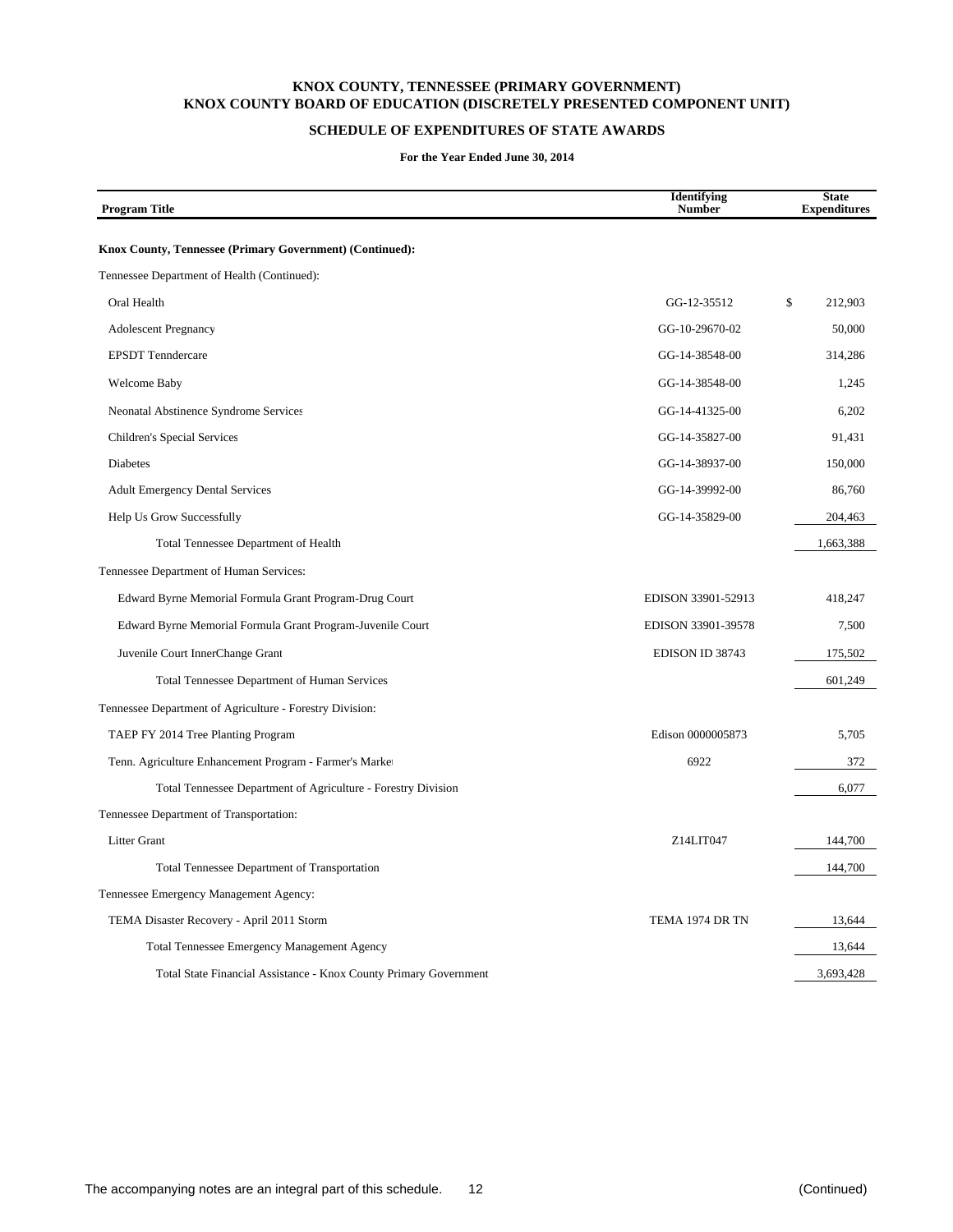#### **KNOX COUNTY, TENNESSEE (PRIMARY GOVERNMENT) KNOX COUNTY BOARD OF EDUCATION (DISCRETELY PRESENTED COMPONENT UNIT)**

## **SCHEDULE OF EXPENDITURES OF STATE AWARDS**

| <b>Program Title</b>                                                               | <b>Identifying</b><br><b>Number</b> | <b>State</b><br><b>Expenditures</b> |
|------------------------------------------------------------------------------------|-------------------------------------|-------------------------------------|
| <b>Knox County Board of Education (Component Unit):</b>                            |                                     |                                     |
| Tennessee Department of Labor and Workforce Development:                           |                                     |                                     |
| <b>Adult Education</b>                                                             | PO 25531                            | \$<br>71,003                        |
| <b>EL Civics</b>                                                                   | PO 25702                            | 10,584                              |
| EL Civics - Critical Needs                                                         | LWC47F122ELCV13                     | 7,396                               |
| Total Tennessee Department of Labor and Workforce Development                      |                                     | 88,983                              |
| Tennessee Department of Education                                                  |                                     |                                     |
| Coordinated School Health                                                          | 2013-2014                           | 185,000                             |
| Pre-Kindergarten                                                                   | 2013-2014                           | 1,865,003                           |
| Safe Schools Act                                                                   | 2013-2014                           | 189,565                             |
| Food & Nutrition - State Matching                                                  | 2013-2014                           | 235,026                             |
| Food & Nutrition - Fresh Fruit & Vegetable Program                                 | 2013-2014                           | 312,559                             |
| Ticket Subsidy Grant - Passed through the TN Arts Commission                       | 2013-2014                           | 36,012                              |
| Total Tennessee Department of Education                                            |                                     | 2,823,165                           |
| Total State Financial Assistance - Knox County Board of Education (Component Unit) |                                     | 2,912,148                           |
| <b>Total State Financial Assistance</b>                                            |                                     | \$<br>6,605,576                     |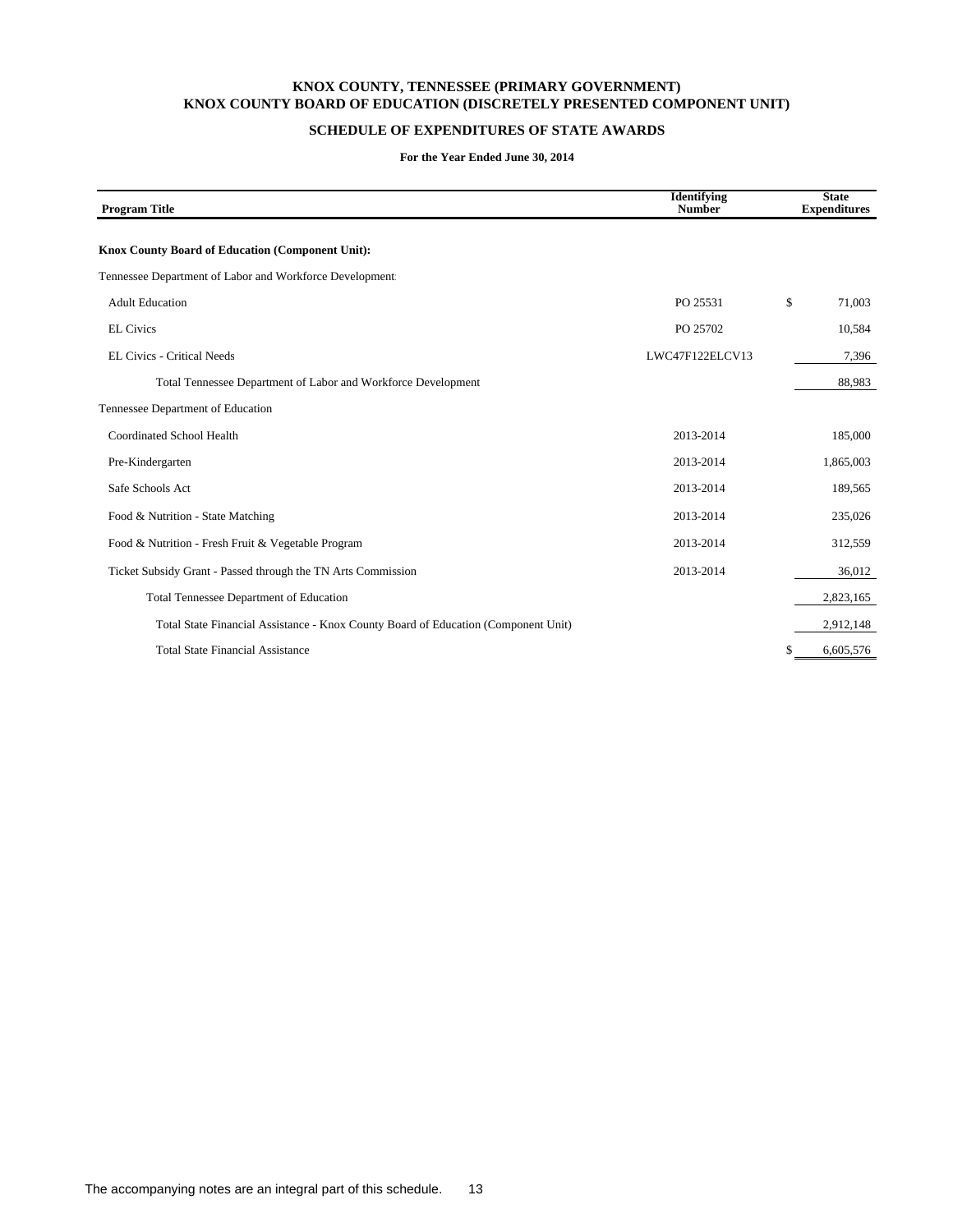## **NOTES TO SCHEDULES OF EXPENDITURES OF FEDERAL AND STATE AWARDS**

## **For the Year Ended June 30, 2014**

## **NOTE 1 - BASIS OF PRESENTATION**

The accompanying schedules of expenditures of federal and state awards include the federal and state grant activity of Knox County, Tennessee, and its discretely presented component unit, Knox County Board of Education, (the County), and are presented on the modified accrual basis of accounting. The information in these schedules is presented in accordance with the requirements of OMB Circular A-133, *Audits of States and Local Governments and Non-Profit Organizations*. Therefore, some amounts presented in these schedules may differ from amounts presented in, or used in the preparation of, the Comprehensive Annual Financial Report.

Federal awards include all grants, contracts, and similar agreements entered into directly between the County and agencies and departments of the federal government, and all subawards to the County by nonfederal organizations pursuant to federal grants, contracts, and similar agreements.

In compliance with Tennessee state law, the accompanying schedule of expenditures of state awards is also included in this report. This schedule presents all state funded financial awards, as defined by the State Comptroller's Office, and is prepared and presented in a manner consistent with the schedule of expenditures of federal awards.

## **NOTE 2 - LOANS OUTSTANDING**

The County had the following loan funding balances outstanding at June 30, 2014. All of the loan additions are represented by program expenditures, but only a portion comes from the federal grant with the remainder from program income:

| <b>Cluster / Program Title</b>                                             | <b>CFDA Number</b> | FY 2014<br>Loan Funding |      | Outstanding<br><b>Balance</b> |
|----------------------------------------------------------------------------|--------------------|-------------------------|------|-------------------------------|
| Community Development Block Grant<br>HOME Investment Partnerships Programs | 14.218<br>14.239   | 61.457<br>105.226       | - \$ | 1.089.082<br>1.406.753        |

## **NOTE 3 - SUBRECIPIENTS**

Of the federal expenditures presented in the schedule, the County provided federal awards to subrecipients as follows:

|                                              | <b>CFDA Number</b> |    | Amounts<br><b>Provided to</b><br><b>Subrecipients</b> |
|----------------------------------------------|--------------------|----|-------------------------------------------------------|
| Community Development Block Grant            | 14.218             | \$ | 892.869                                               |
| <b>HOME Investment Partnerships Programs</b> | 14.239             |    | 263,751                                               |
| <b>Total Subrecipient Awards</b>             |                    | S  | 1,156,620                                             |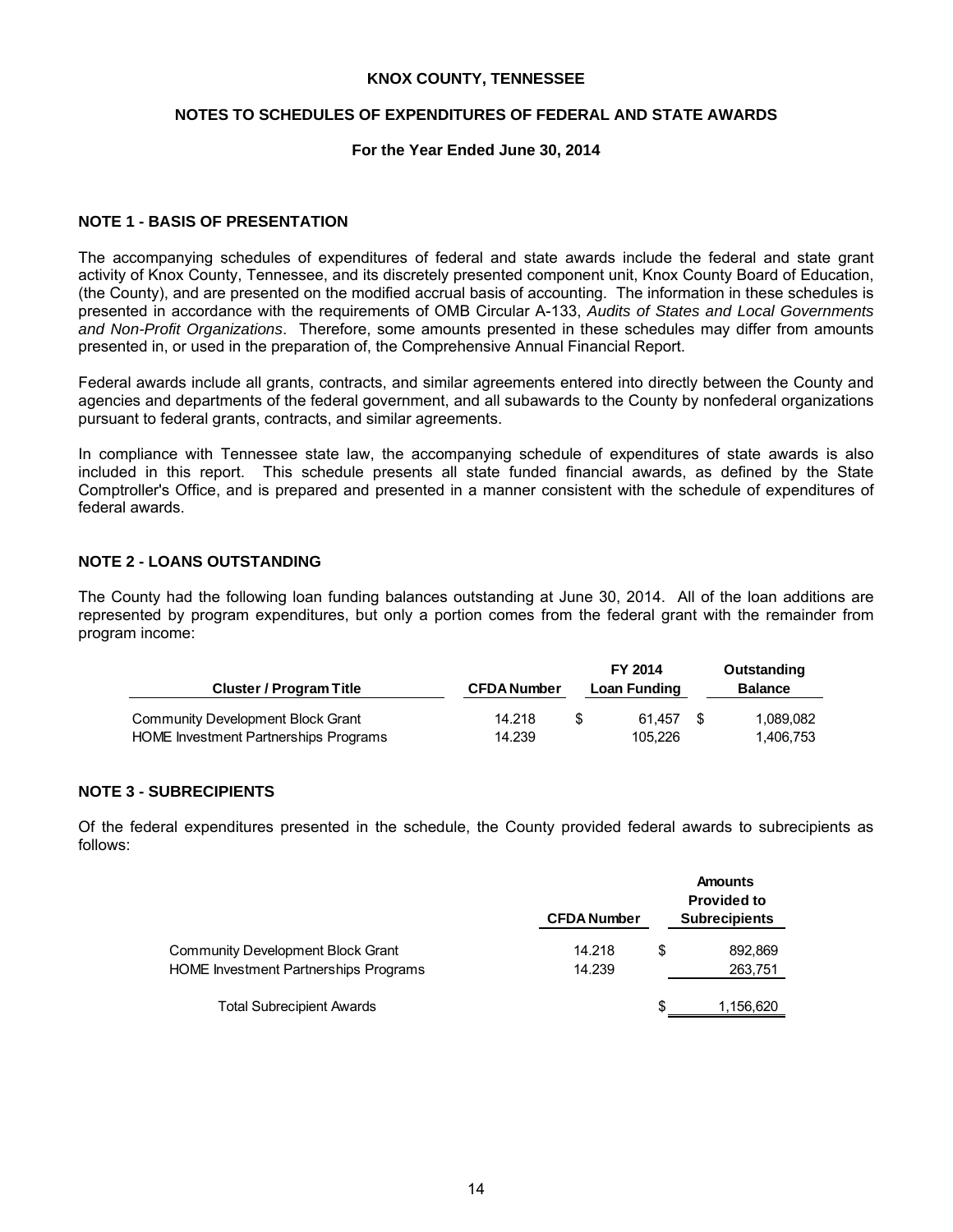## **NOTE 4 - NON-CASH ASSISTANCE**

The County is the recipient of certain federal awards that do not result in cash receipts or disbursements, including distributions of U.S. Department of Agriculture (USDA) Food Commodities, which are valued based on a USDA price list obtained from the Tennessee Department of Agriculture.

## **NOTE 5 - INDIRECT COSTS**

A number of the County's federal and state funded programs allow indirect costs to be charged and include them as a line item in the grant budget. However, if the grant budget does not specifically provide for indirect costs to be charged, none of the indirect costs are reported as costs to the grantor nor are the costs included or presented in the schedules of expenditures of federal and state awards.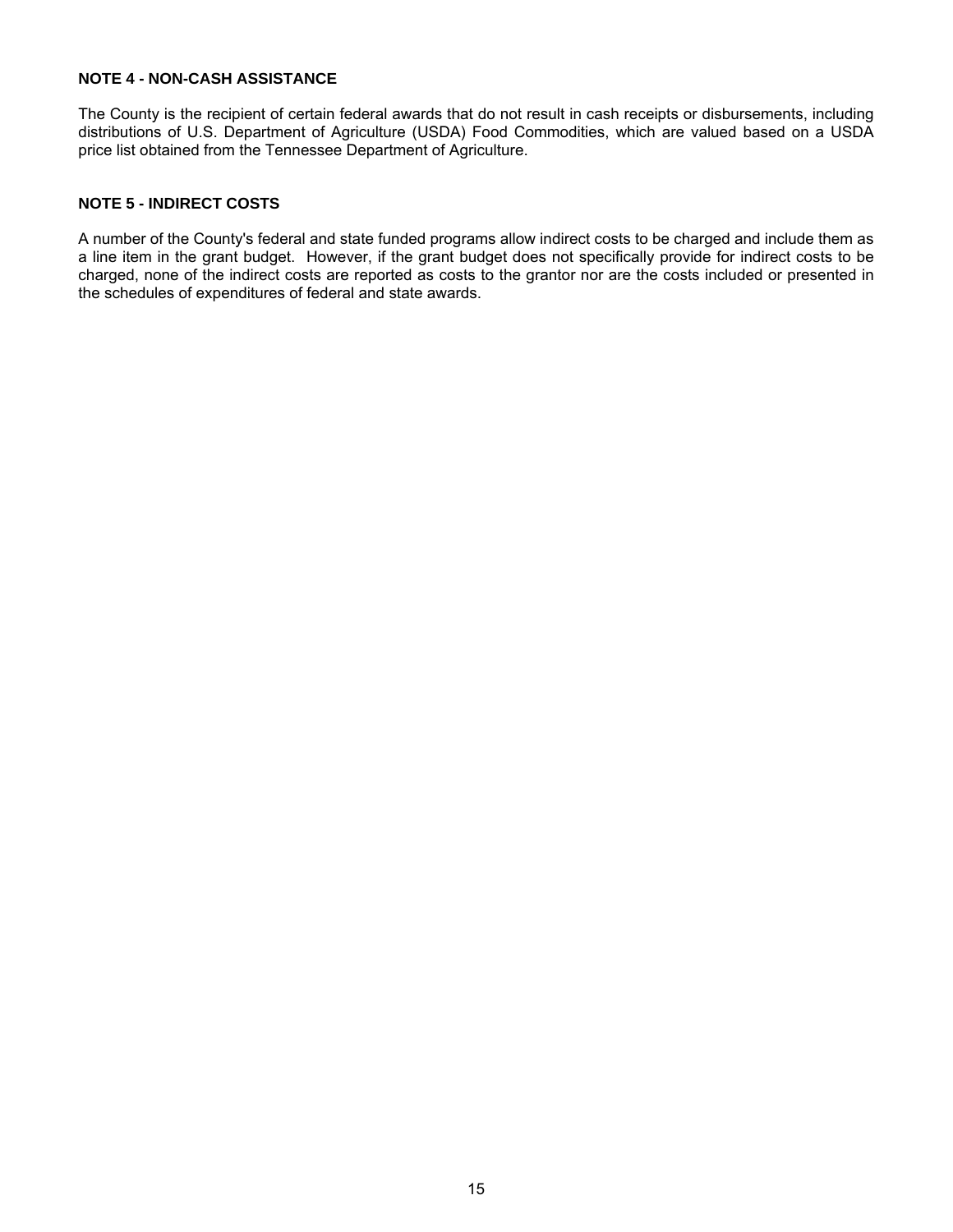## **SCHEDULE OF FINDINGS AND QUESTIONED COSTS**

## **For the Year Ended June 30, 2014**

## **Section I - Summary of Auditors' Results**

## **Financial Statements**

Type of auditors' report issued: Unmodified

Internal control over financial reporting:

| $\bullet$ | Material weakness(es) identified?<br>• Significant deficiency(ies) identified? | $\mathbf{X}$<br>$\mathsf{X}$ | ves<br>ves | no<br>none reported |
|-----------|--------------------------------------------------------------------------------|------------------------------|------------|---------------------|
|           | Noncompliance material to financial statements noted?                          |                              | ves        | no                  |

## **Federal Awards**

Internal control over major federal programs:

| Material weakness(es) identified?       | ves | $\mathsf{X}$ | no            |
|-----------------------------------------|-----|--------------|---------------|
| Significant deficiency(ies) identified? | ves | $\mathsf{X}$ | none reported |

Type of auditors' report issued on compliance for major federal programs: Unqualified

Any audit findings disclosed that are required to be reported in accordance with Section 510(a) of Circular A-133 yes X no

Major federal programs for Knox County, Tennessee for the fiscal year ended June 30, 2014 are:

| Program Name                                                                       | CFDA#           |
|------------------------------------------------------------------------------------|-----------------|
| National School Lunch and Breakfast Program                                        | 10.555 & 10.553 |
| Women, Infants and Children (WIC)                                                  | 10.557          |
| <b>Community Development Block Grant</b>                                           | 14.218          |
| <b>Adult Education Program</b>                                                     | 84.002          |
| Title I - Part A                                                                   | 84.010A         |
| Title II – Part A Improving Teacher Quality                                        | 84.367A         |
| Dollar threshold used to distinguish between Type A & Type B programs: \$1,968,787 |                 |
| Auditee qualified as low-risk auditee?                                             | ves<br>no       |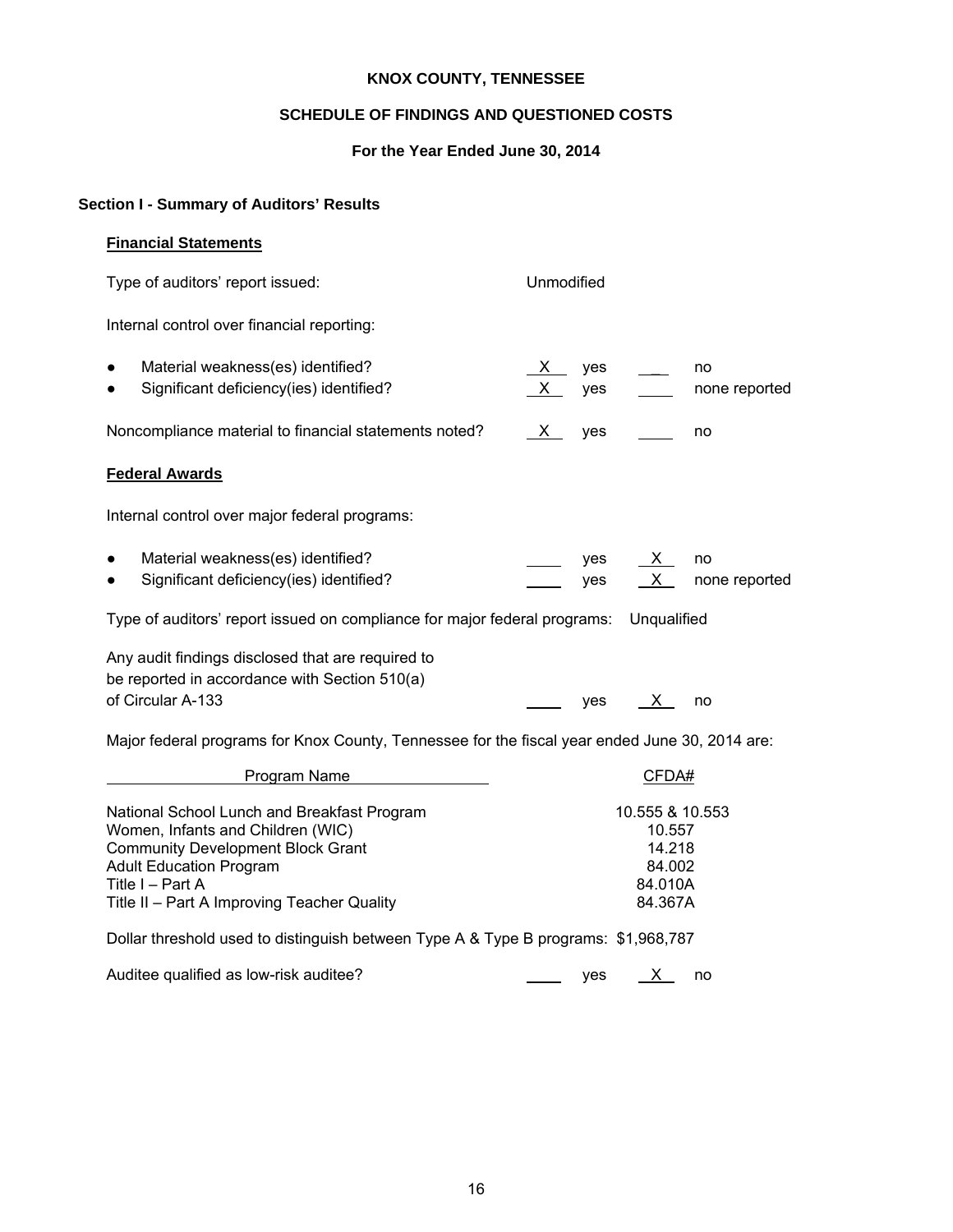## **SCHEDULE OF FINDINGS AND QUESTIONED COSTS (Continued)**

## **For the Year Ended June 30, 2014**

## **Section II - Financial Statement Findings**

## **Current Year Audit Findings:**

## **2014-001 Board of Education Credit Cards**

**Criteria or Specific Requirement -** The County has an e-card program with established written internal control policies and procedures which are established to ensure that all e-cards are appropriately approved and their activity consistently reviewed.

**Condition -** During the audit it was noted that several credit cards existed within the Knox County Schools Administrative offices which were not approved and issued in accordance with the requirements and guidelines of the County's e-card program. Furthermore, activity for these cards was not reviewed in the same manner or under the same policies and procedures as the County's e-card program. In addition, investigations are currently in progress related to allegations that personal or unauthorized charges were made with one or more of the credit cards. The County's internal auditor, State of Tennessee Comptroller's Office and Knox County law enforcement officials are currently conducting investigations/examinations related to these BOE credit cards to determine the extent and dollar amount of any possible unauthorized or improper use.

**Cause and Effect -** The issuance and use of credit cards outside of the County's e-card program increases the potential for misuse.

**Recommendations -** We recommend the following:

- a. All County or BOE issued credit cards not issued as part of the County's established e-card program should be cancelled immediately.
- b. Only the County's e-cards should be utilized by employees who need a credit card for appropriate County business purposes.

**Management's Planned Corrective Actions -** Management concurs with the facts of this finding. While activity for these cards was reviewed and reconciled prior to payment of the associated charges, the process itself was separate from the County's e-card program. As such, we have already cancelled the separately issued BOE credit cards and are currently implementing recommendations (a) and (b). We will monitor the progress of the above referenced investigations and take whatever additional actions necessary at their conclusion.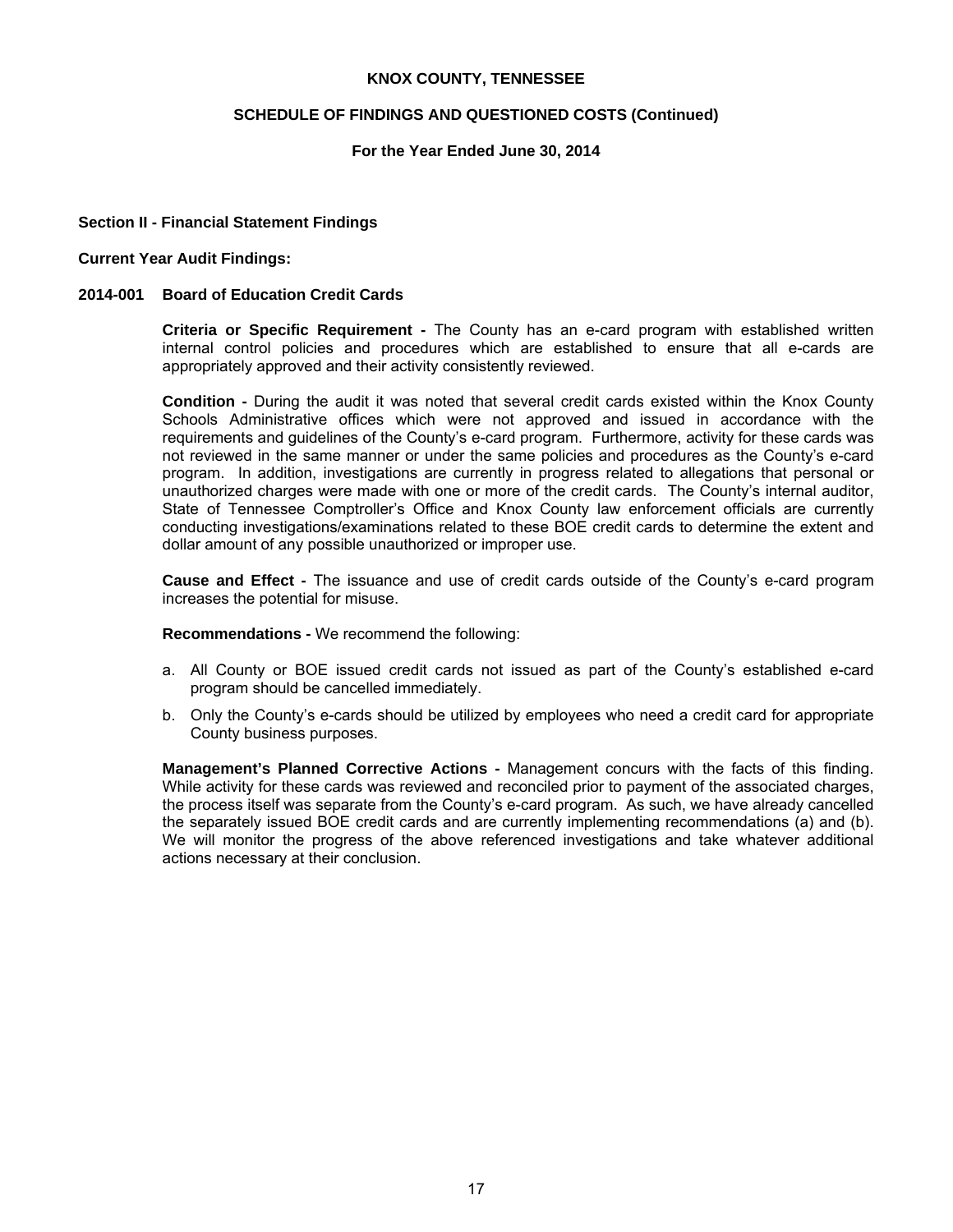## **SCHEDULE OF FINDINGS AND QUESTIONED COSTS (Continued)**

## **For the Year Ended June 30, 2014**

## **Section II - Financial Statement Findings (Continued)**

## **Current Year Audit Findings (Continued):**

## **2014-002 Criminal Court Clerk - Undistributed Liability Account and Unrecorded Bank Account**

**Criteria or Specific Requirement -** Good internal control procedures and generally accepted accounting practices require that the details comprising each general ledger balance be identified and routinely monitored. In addition, all bank accounts should be recorded in the G/L and reconciled monthly. Failure to perform these procedures increases the risk that errors may occur but not be detected by the Criminal Court Clerk on a timely basis.

**Condition -** During the audit it was noted that the Criminal Court Clerk's general ledger includes an undistributed liability account totaling \$2,613,742 as of June 30, 2014, for which no detailed subsidiary ledger or listing was available to support the balance. According to the clerk's office, this amount represents the cumulative effect of partial payments made over several years which, according to their policy, is not disbursed to the appropriate payee (State, County or other agency) until the full fine or fee is paid by the individual. The office does keep individual files of the related cases involved which contains the history of each fee and any partial payments made to date, which can be referred to when individuals come in with additional payments, but there is no cumulative listing or detailed subsidiary ledger summarizing those amounts to agree to the general ledger.

In addition, the former clerk was a co-signer with a local bonding company on a bank account totaling \$100,411 that was not recorded in the general ledger.

**Cause and Effect -** By not performing a monthly reconciliation and distribution of funds received, the State and County may not receive revenues in a timely manner in accordance with various state statutes. Also, not maintaining a detailed subsidiary ledger to support the balance creates a lack of internal control over the account which can lead to errors, omissions and possible misappropriation. In addition, not recording bank accounts and their related activity in the general ledger increases the potential for misuse.

**Recommendations -** We recommend the following:

- a. The undistributed liability account should have a subsidiary ledger which should be reconciled monthly to the general ledger and amounts distributed to the State and County in a timely manner.
- b. The clerk should consult with the County Law Department, County Technical Advisory Services (CTAS) and the State Comptroller' office concerning the disposition of the \$2,613,742 undistributed liability account.
- c. The separate bank account with a local bonding company should be recorded in the Clerk's general ledger. The Clerk should consult with the County Law Department to determine if the separate bank account is necessary.

**Management's Planned Corrective Actions -** The two items described above were in existence when the new Criminal Court Clerk took office on September 1, 2014. We are presently consulting with the Knox County Law Department and CTAS to determine our best course of action.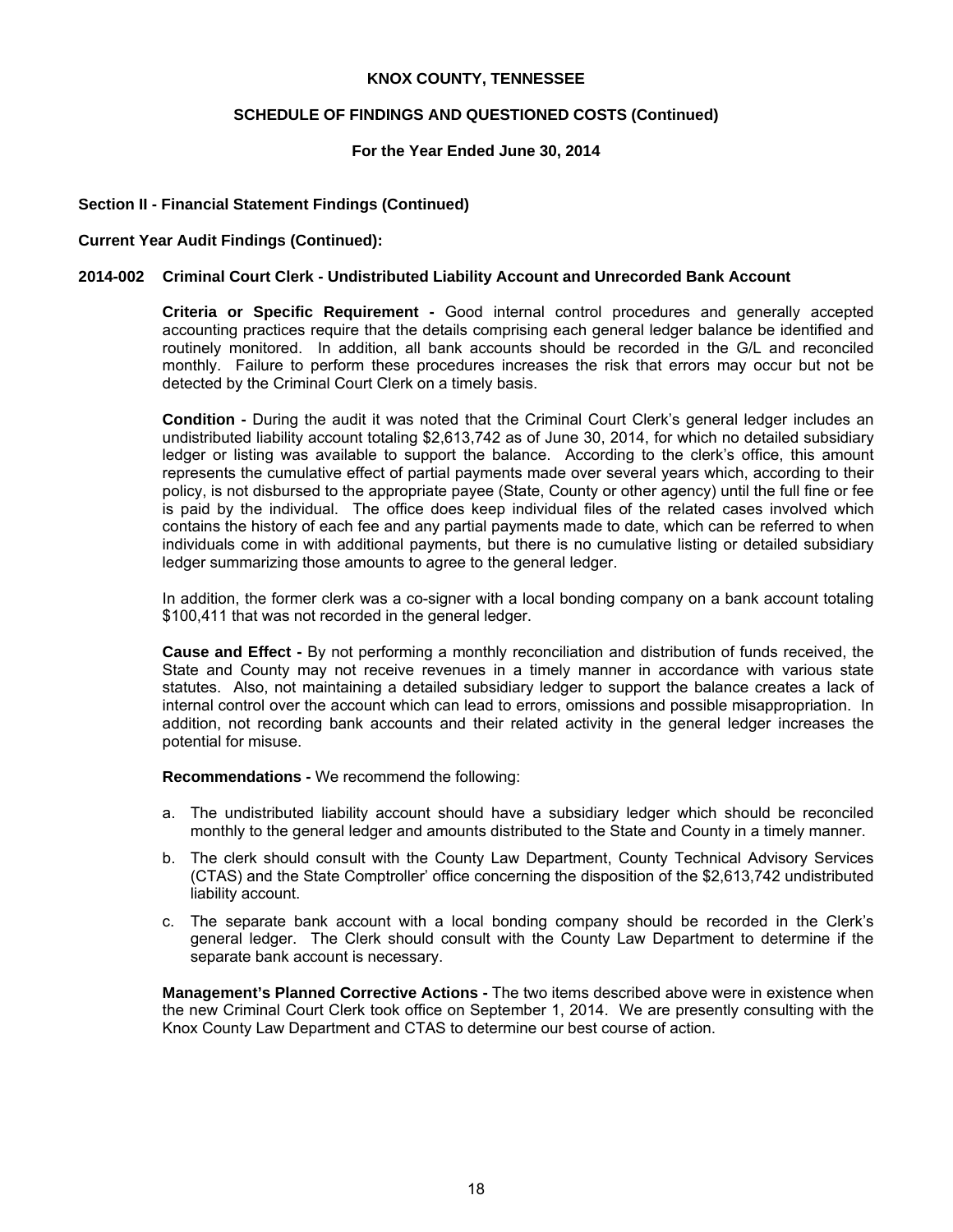## **SCHEDULE OF FINDINGS AND QUESTIONED COSTS (Continued)**

## **For the Year Ended June 30, 2014**

## **Section II - Financial Statement Findings (Continued)**

## **Current Year Audit Findings (Continued):**

## **2014-003 Accounting Classification and Capitalization of Certain Knox County BOE (Schools) Physical Plant Upgrades and Construction in Progress**

**Criteria or Specific Requirement -** The County has established accounting policies that require new or substantial construction projects to be accounted for as separate projects, which are subject to the County's budgetary process. Alternatively, physical plant upgrade (PPU) accounts are intended to be used to account for the costs of major maintenance or alterations to existing capital assets.

In addition, the County has a written capitalization policy that requires expenditures related to buildings and related improvements that are in excess of the capitalization threshold and extend the life of an asset to be capitalized as a capital asset and depreciated.

**Condition -** According to an audit report by the Knox County Internal Auditor which was released during our audit, it was noted that certain expenditures made by the Schools during FY 2012 to FY 2014 should have been classified as construction project costs for new schools or substantial renovation projects, but instead were recorded as physical plant upgrades (PPU). In addition, during our audit, we became aware that \$3,370,254 of various improvements or other capital items, a large part of which was carried over in construction in progress from previous years, were transferred from construction in progress and capitalized as part of the County's fixed asset records at the end of FY 2014 rather than being moved timely to the appropriate capital asset category and depreciated as the projects were completed.

**Cause and Effect -** By not recording all construction costs in the correct project within the capital projects fund, the total actual project costs cannot be measured against the approved budgetary amounts. Also, by not timely capitalizing certain costs as capital assets, the County could potentially misstate the total net book value of capital assets and depreciation expense in future years.

**Recommendations -** We recommend the following:

- a. Expenditures for PPU should not include costs related to new school construction projects or substantial renovations which are to be separately budgeted by project within the School's Capital Projects Fund.
- b. The School and County finance departments should perform a review of PPU and school construction capital expenditures on a semi-annual basis to determine which expenditures meet the County's capitalization policy for addition to the capital asset records.

**Management's Planned Corrective Actions -** We concur with the finding, and have begun to implement procedures whereby project costs will be separately budgeted for all applicable capital projects. Expenditures for projects will be reviewed timely and verified that all project costs are recorded as part of the applicable project, and monitored in relation to the project budget. In addition, expenditures for PPU's will be limited to the purposes for which the PPU accounts have been established (major maintenance to existing projects rather than new projects) and expenditures charged to the PPU accounts will also be reviewed timely. Finally, we will review capital expenditures timely to ensure that completed projects are identified and recorded in the appropriate capital asset classifications and depreciated in accordance with our established depreciation policies.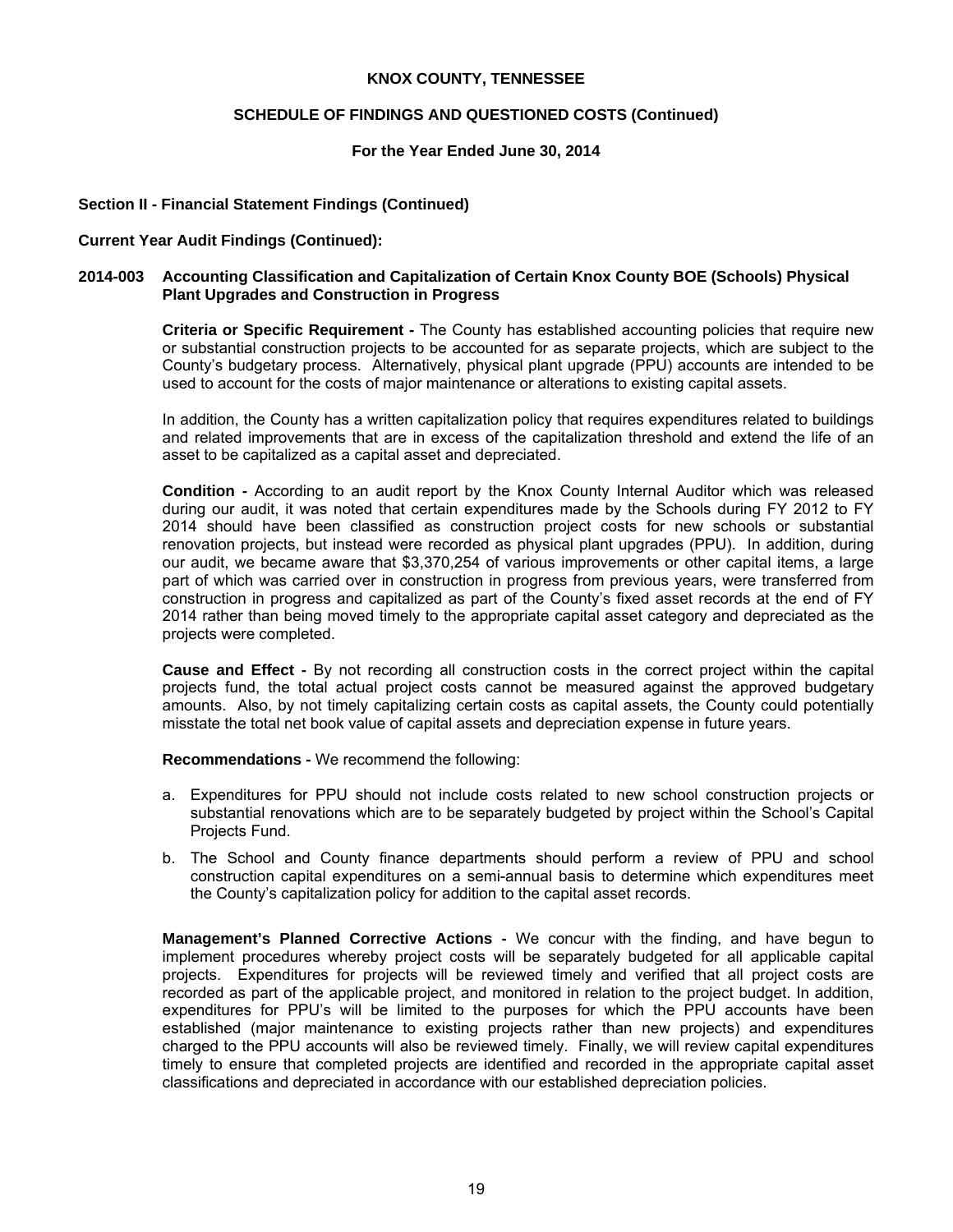## **SCHEDULE OF FINDINGS AND QUESTIONED COSTS (Continued)**

## **For the Year Ended June 30, 2014**

## **Section II - Financial Statement Findings (Continued)**

## **Current Year Audit Findings (Continued):**

### **2014-004 Approval of Lease**

**Criteria or Specific Requirement -** The County has a written debt management policy that requires the County Mayor and Finance Director to review and approve all debt issued. In addition, the County is required by the State to submit a filing, as required by TCA  $\S$  9-21-151, with the Tennessee Comptroller Director of State and Local Finance within 45 days of issuance of any new debt.

**Condition -** During the audit it was noted that a \$5,962,500 lease for approximately 6,000 computers was approved by the County Commission, BOE, County Mayor, School Superintendent and Law Department in July 2013. However, this lease was not approved by the County Finance Director and the required State form regarding the issuance of debt was not filed with the Tennessee Comptroller Director of State and Local Finance. This lease was not properly recorded in the accounting records until we discovered it and reviewed the documentation during our audit.

**Cause and Effect -** The issuance of debt without the County Finance Director's approval inhibits the County's ability to perform a financial analysis and to determine if funds can be adequately budgeted for future debt payments. In addition, the issuance of debt without proper notification to the Tennessee Director of State and Local Finance can limit the County's ability to issue additional debt.

**Recommendations -** We recommend the following:

- a. All future debt issued by the County should have the advance approval of the Finance Director in accordance with the County's debt management policy.
- b. The required forms as described above related to this lease should be filed immediately and the filings for any future debt agreements should be done timely with the Tennessee Director of State and Local Finance.

**Management's Planned Corrective Actions -** Management concurs with the facts of this finding. We will immediately file the above form related to this lease with the Tennessee Director of State and Local Finance and will file these timely for any other debt in the future. We will work with the County Mayor's office and County Law Department to develop specific procedures for the County Finance Director to pre-approve debt before it is sent to the County Commission for final approval.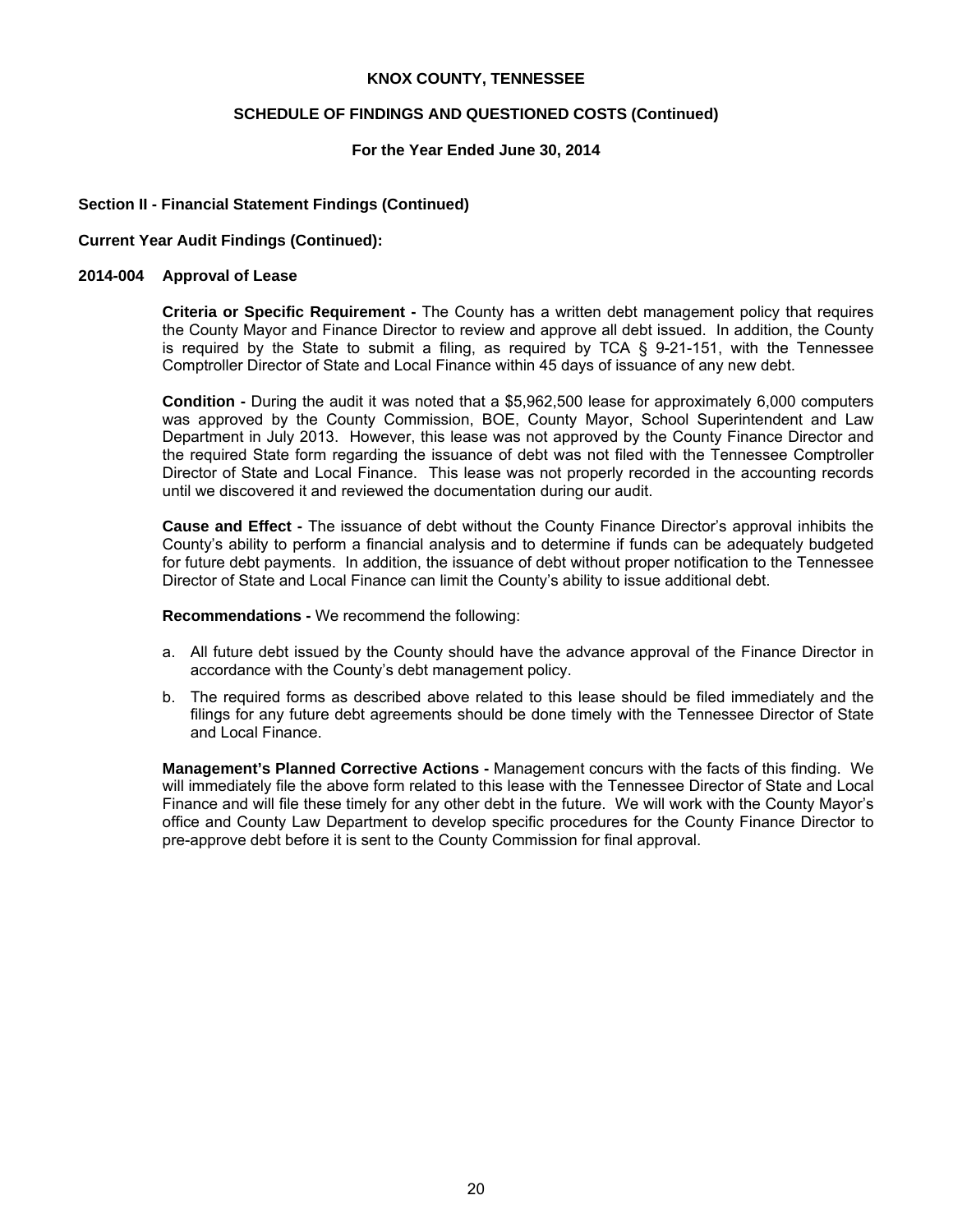### **SCHEDULE OF CORRECTED PRIOR AUDIT FINDINGS**

### **For the Year Ended June 30, 2014**

### **2013-001 Accounting Reconciliations - Trustee's Office and Knox County Finance Department**

**Criteria or Specific Requirement -** The Knox County Trustee is the treasurer of Knox County and operates as the internal "bank" for the County. The Trustee's accounting records should be maintained on the cash basis of accounting and should reflect the allocation of the pooled cash and investments to individual County funds. The Finance Department maintains County funds on the modified accrual basis of accounting which includes the accrual of various receivables and payables in accordance with generally accepted accounting principles (GAAP).

**Condition -** The Trustee's Office and the Finance Department maintain their respective accounting records utilizing accounting software that records numerous transactions applicable to both the Office and the Department. Cash basis transactions, for example, cash receipts and cash disbursements, affect both sets of accounting records and are posted simultaneously when the applicable transaction occurs. However, certain modified-accrual basis transactions (e.g., accrual of various liabilities) that do not affect the Trustee's actual cash and investment account balances, but do affect the allocation of net pooled cash and investments to the County's various Funds, also have been recorded in the Trustee's accounting records as a result of the setup of the accounting software and of the related procedures utilized in maintaining the accounting records for both the Office and the Department. This condition has resulted in unnecessary complexity in the Trustee's accounting records.

The County did not properly analyze, reconcile and adjust the balances of the above mentioned accruals recorded in the Trustee's records in the current and prior years and, as a result, in our 2013 audit we have recorded a prior period audit adjustment in the amount of approximately \$2.4 million, decreasing net pooled cash and investments allocated to the County's General and Debt Service Funds, to correct these balances as of July 1, 2012.

In addition, the Trustee's Office did not provide copies of the monthly bank reconciliations to the Finance Department as was recommended in the prior year audit finding 2012-001.

**Cause and Effect -** Certain accruals and allocations recorded in the Trustee's accounting records were not recorded and reconciled correctly. Failure to perform such procedures resulted in undetected errors.

**Recommendations -** We recommend the following:

- a. The Trustee's Office and County Finance Department should re-evaluate their accounting processes that involve both departments.
- b. The Trustee's accounting records should be maintained on the cash basis and monthly and yearend accruals should be eliminated in that office.
- c. All monthly and year-end accruals should only be maintained by the County Finance Department and recorded in the various County funds. These accruals should be properly recorded, reconciled and reviewed by supervisory personnel monthly.
- d. Copies of all monthly bank and investment reconciliations completed in the Trustee's Office should be reviewed by a member of the County Finance Department on a monthly basis.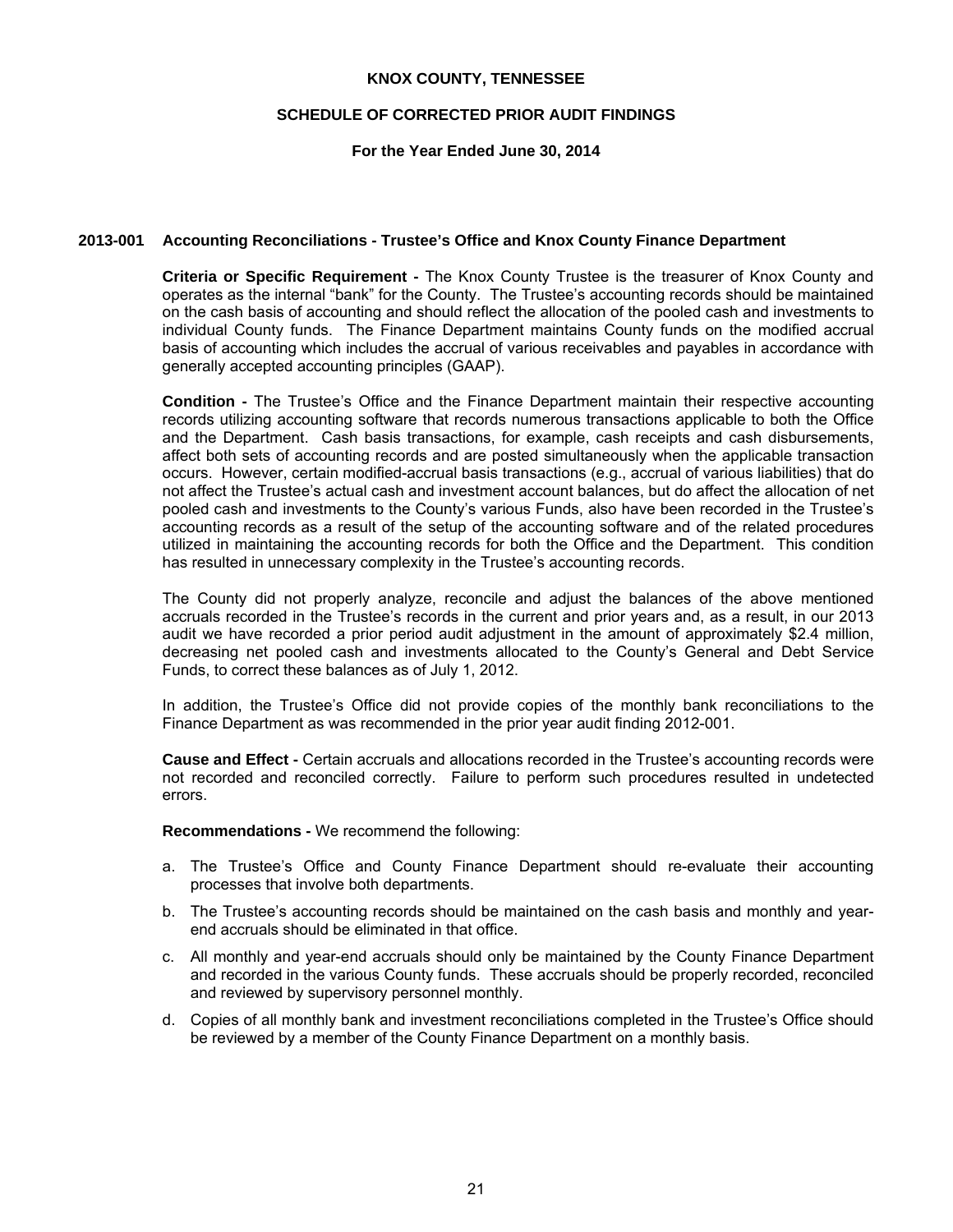## **SCHEDULE OF CORRECTED PRIOR AUDIT FINDINGS (Continued)**

## **For the Year Ended June 30, 2014**

## **2013-001 Accounting Reconciliations - Trustee's Office and Knox County Finance Department (Continued)**

**Management's Planned Corrective Actions -** Management concurs with the facts of the finding. It should be noted that management of the Finance Department and of the Trustee's Office have continually worked during 2013 to implement improvements in recordkeeping and reporting in this area. As a result, procedures have been implemented correcting four of the six recommendations related to the Trustee's office made during the 2012 audit. These corrective actions implemented in 2013 assisted in the identification of the errors noted in the 2013 finding, and these errors have now been corrected. The Trustee's Office handles a very large volume of cash receipts annually, totaling over \$265 million in 2013. It is necessary to carefully consider the consequences of changes in recordkeeping procedures to ensure that such changes are appropriate and that they result in complete and accurate reporting of not only the cash receipts and disbursements of the cash accounts maintained by the Trustee's Office but also the various funds and accounts maintained by the Finance Department. Management of both the Finance Department and the Trustee's Office have had numerous meetings and discussions and are developing a plan to implement revised procedures to fully correct the findings. We have previously identified the need to maintain the Trustee's Office records on a cash basis and to record all modified accrual basis adjustments only in the Finance Department records, and therefore our plan will address recommendations (a), (b) and (c).

It should be noted that the Trustee's Office was completing bank account reconciliations timely during FY 2013 as recommended in the 2012 audit, and these reconciliations were being reviewed by the external auditors, as recommended by the Knox County Audit Committee. Although the bank account reconciliations were not being provided to the Finance Department as recommended by the external auditors, there was an independent review being performed of these reconciliations. Beginning in FY 2014, the Trustee's Office has begun providing copies of the bank account reconciliations to the Finance Department for review by Finance Department personnel, which will address the 2012 audit recommendation (d).

**Current Year Status -** This finding has been satisfactorily corrected during FY 2014 with the implementations of (a), (b), (c) and (d).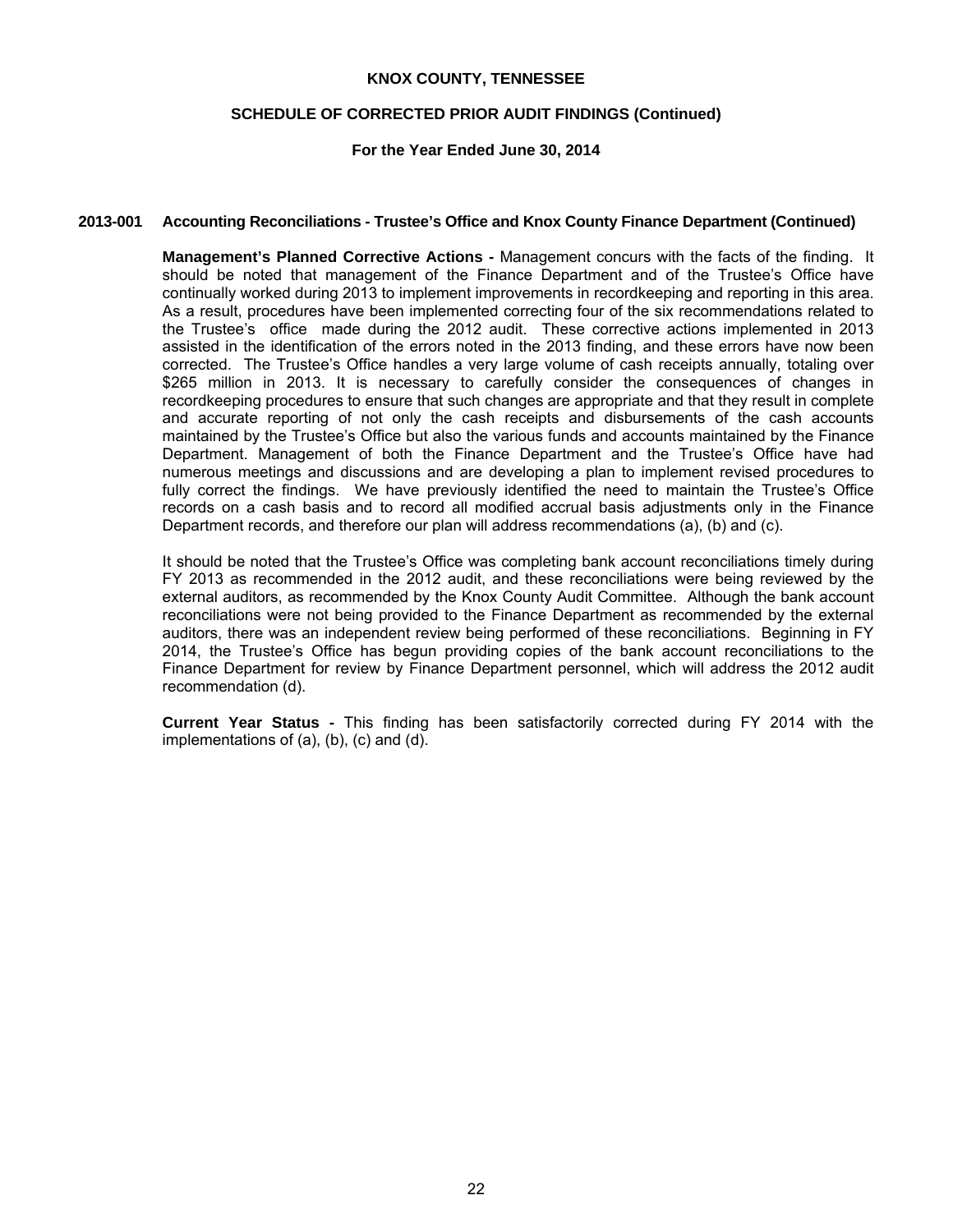### **SCHEDULE OF CORRECTED PRIOR AUDIT FINDINGS (Continued)**

### **For the Year Ended June 30, 2014**

#### **2013-002 Capital Asset Recordkeeping**

**Criteria or Specific Requirement -** Detailed capital asset records, including construction in progress schedules, are to be accounted for in a complete and accurate manner.

**Condition -** The County's current system of maintaining detailed capital asset records does not allow for a centralized comprehensive detail report to be generated to show listings of individual assets, the current year depreciation for each asset, and the accumulated depreciation related to that asset. This results in a situation that makes tie-in of the detailed records and related activity to the general ledger difficult and subject to the use of excel spreadsheets downloaded from the system in order to reconcile.

**Cause and Effect -** The opportunity exists for errors due to the complexity of the current reconciliation process using these spreadsheets.

**Recommendations -** We recommend that the County fully implement the use of a software program designed for capital asset record maintenance and incorporate sufficient review procedures of such records to ensure appropriate coding and classification.

**Management's Planned Corrective Actions -** Management concurs with the facts of the finding. The County implemented a new accounting software system in a previous year, which does include a capital asset reporting module. Management believes that the system is capable of being tailored to our reporting needs, and has arranged for assistance by the vendor to include needed refinements to the system and training of County personnel. Management expects that the changes to the system will be fully implemented in fiscal year 2014.

**Current Year Status -** This finding has been corrected during FY 2014.